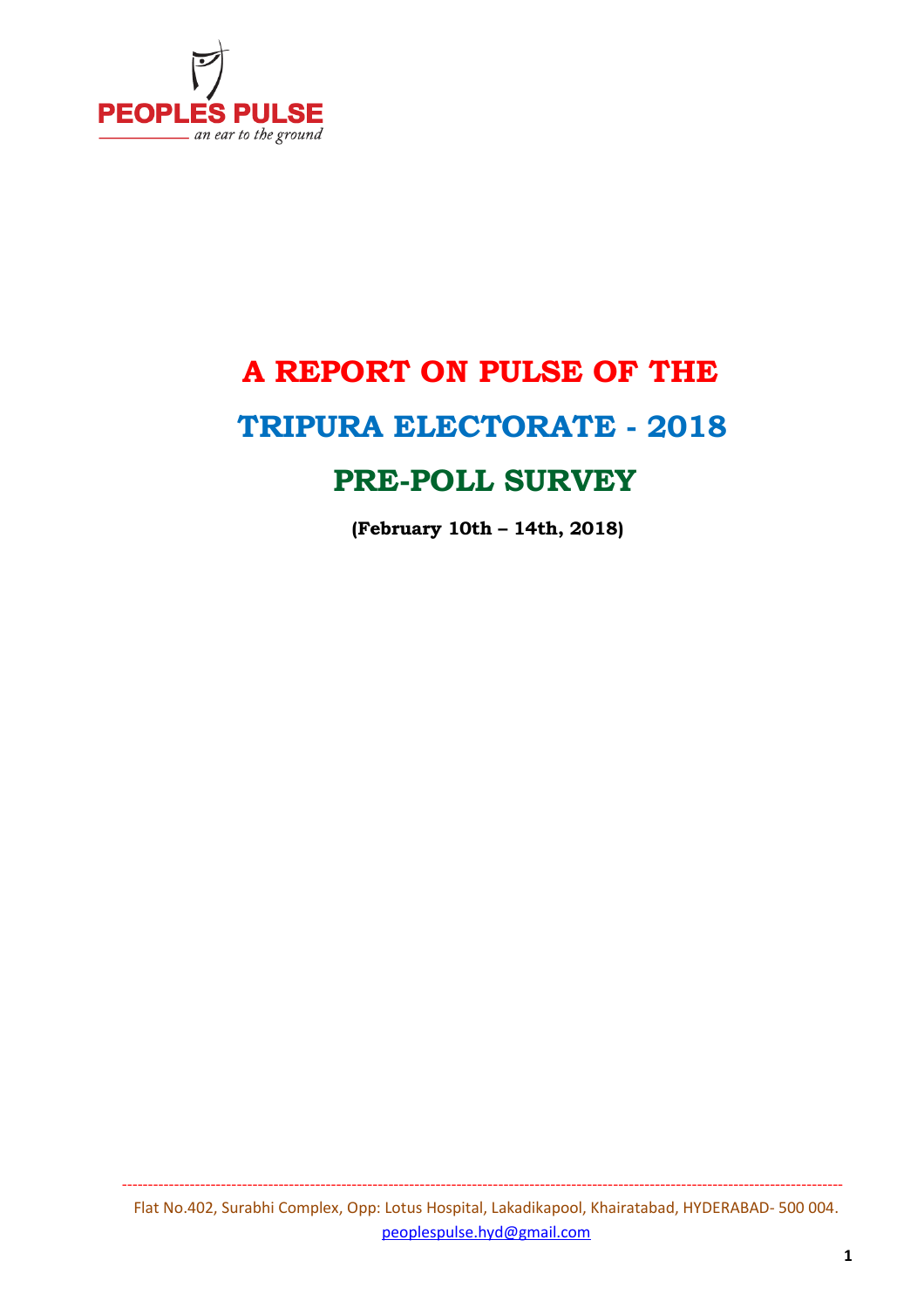

# **"CHALO PALTAI" IN TRIPURA BJP-IPFT SET TO WREST TRIPURA**

BJP-IPFT alliance is set to form the next government in Tripura and the ruling CP-M) would be ousted after a stint of 25 years in power since 1993. In a Pre-Poll survey conducted by **Peoples Pulse**, it clearly indicates **'Chalo Paltai'** (Let's Change) in Tripura. This change is historical as it's for the first time in independent India that a state has witnessed a direct contest between the Left and the Right, making Tripura assembly election not merely an electoral contest, but also an ideological one. Fought with intense passions and mudslinging campaigns, the victory of BJP over CPI(M) in Tripura would resonate at the national level. While it would be a double sundae for the BJP, for CPI(M) it marks the fall of their last bastion.

This would be remarkable performance by the BJP as in 2013 its vote share was around **1.5** percent. Today almost half the electorate says that the BJP is their choice in power. The Congress is but a blur on the Tripura electoral landscape and thereby continues its trend from the 2014 general elections.

This development would have deep political implications. On an immediate basis it is the fall of the last Left bastion in the country. At another level the CPI-M and their Left associates have to go back to the drawing board on how to find political relevance and therefore importantly find a connect with the people.

**The findings from the Pre-poll survey conducted by People Pulse reveals BJP getting 31-36 seats in the 60-member assembly, while the ruling CPI-M led Left Front have to contend with 19-23 seats. The BJP's ally, IPFT would get 3-6 seats. Also, for the first-time Congress would fail to open its account in the state since 1978. Elections were held for 59 seats as one of the contestants passed away during the campaign. For any survey there is a margin of error of + or – three percent. The report did not factor last minute developments, which might have influenced the voter.**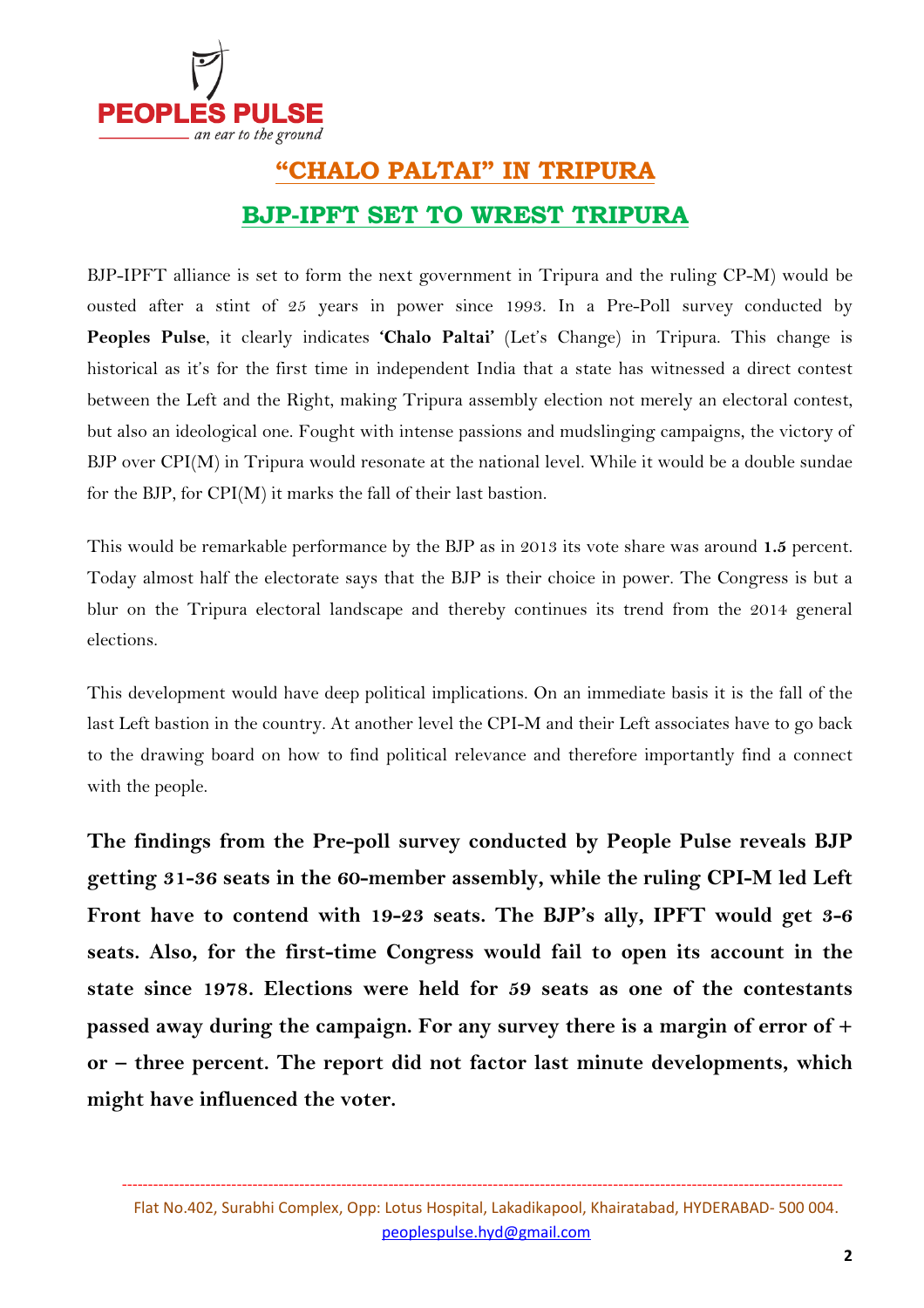

**Peoples Pulse,** Hyderabad based political research organization conducted a pre-poll survey from **February 10 to February 14** with a sample size of **1,200**. The survey was conducted in 20 Assembly constituencies selected on the basis of Population Proportionate Size **(PPS)** methodology. On the same basis three polling stations from each Assembly constituency and 20 samples from each of those polling stations were selected. Caste and ethnicity was represented on the basis of their proportion in the population and gender was given equal representation.

Tripura University research scholars did the fieldwork. NEHU, Shillong, Political Science department, Prof RK Satpathy, Peoples Pulse senior associate and Ph.D. from CPS, JNU, Dr Sajjan Kumar trained the research scholars. Dr. Sajjan Kumar supervised the field work and compelled the report. Data entry and analysis was done by Mr. Battula Suresh Babu, Doctoral Scholar, School of Economics, University of Hyderabad and Mr. S. Pradeep Kumar, Pranikh Tech.

When asked about the biggest election issue, **52.3** percent respondents said it was development, followed by **16.6** percent citing unemployment. These two issues have replaced issues relating to ethnicity and identity politics.

Further, when asked which party has better development credentials, **49.7** percent said BJP. The CPI-M came **13** percentage points down at **37** percent. The BJP's pitch that it is for development and therefore is best suited to govern Tripura has struck a chord with the voter. By implication this means that the CPI-M has failed to meet the development expectations of the people.

Another feature our survey revealed is the aging support base of the CPI-M. They have a slight edge among voters who are over 60 years. But a majority of those below 60 are for a change with the BJP-IPFT in government. Youth have shifted away from the CPI-M and have found the BJP and the IPFT having more appeal.

This was reflected when we asked about the impact of the BJP-IPFT. **55.8** percent of respondents said the alliance would be good for the stability and development of the state. 20.9 percent said this alliance would destabilise the state. This also reveals that the BJP slogan **'Chalo Paltai'** (let us change) has found favour among the voters.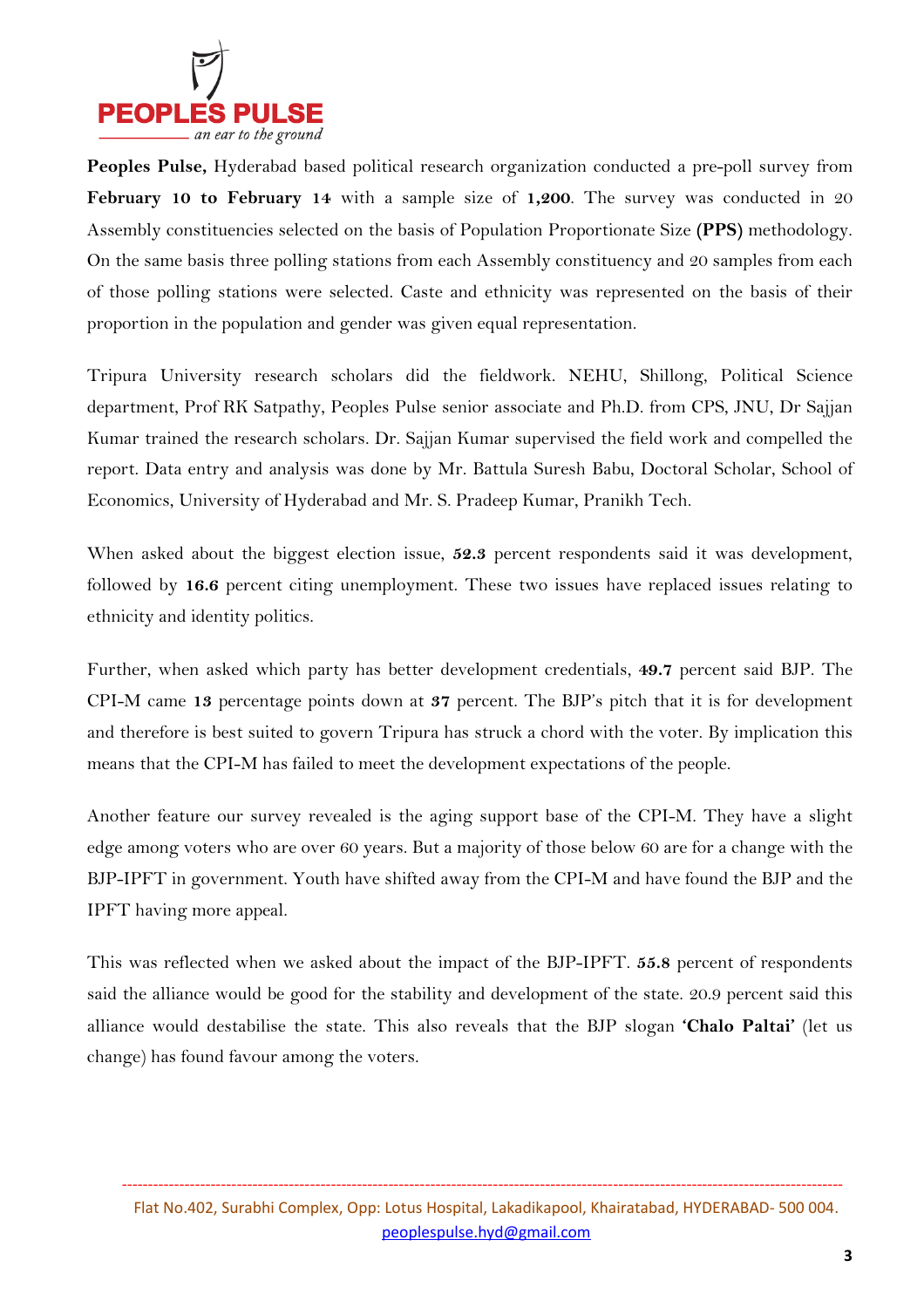

When asked whom they prefer their next Chief Minister Manik Sarkar emerged with **39.4** percent favouring him. However, BJP's Biplab Kumar Deb was close behind with **37.4** percent backing him. IPFT leader N.C Debbarma was preferred by **5.2** percent and Sudip Roy Burman was preferred by **3.9** percent of the respondents. This means that the personal image of Manik Sarkar survived the deepening unpopularity of CPI-M.

Despite that, when asked whether the Manik Sarkar government should be given another chance, **32.5** percent wanted the current dispensation to continue. But **49.9** percent wanted this government to go. Further **71.4** percent of the first-time voters were firm that the present government should not be given another chance.

In terms of the vote share, the BJP-IPFT alliance seems to cross the **50** percentage points with BJP alone getting **43.5** percent votes while its ally IPFT getting around **12** percent, taking the combine to **55** percent. On the other hand, CPI-M led Left Front is likely to get the vote share of **39.4** percent. Also, the Congress seems to have lost the ground as the credible alternative with their vote share at 2 percent.

Strong anti-incumbency coupled with the BJP election and campaign strategies of projecting themselves as the alternative have clicked. The Left's counter campaign against the BJP-IPFT alliance has failed. And herein lies the story about the fall of the last "**red bastion".** 

**\*\*\***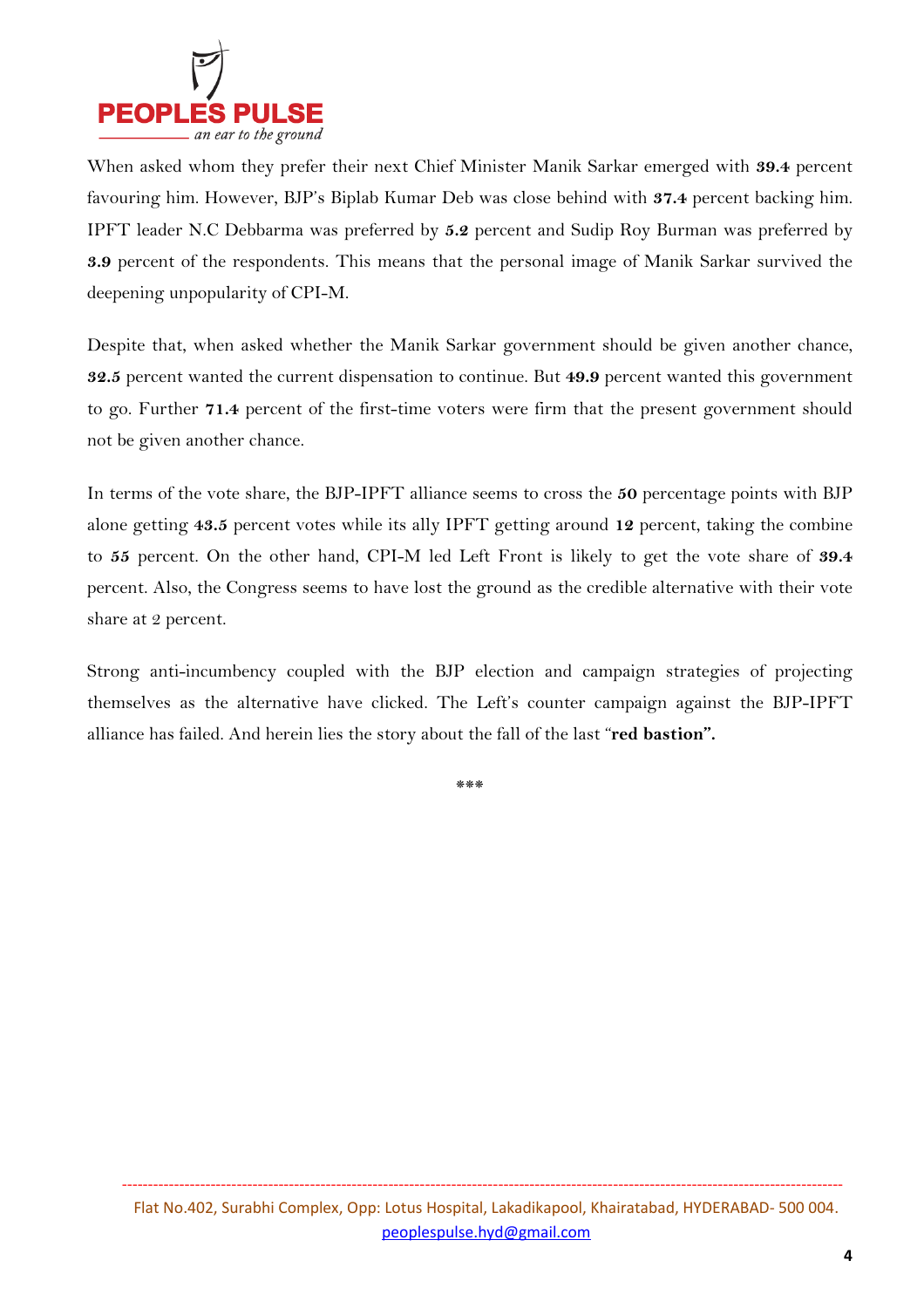

### **Total Sample : 1200**

| <b>GENDER</b>      |       |                         | <b>AGE</b>        |  |  |
|--------------------|-------|-------------------------|-------------------|--|--|
|                    |       | <b>First-time Voter</b> | 5.6%              |  |  |
| Male               | 58.2% | 18-25 years             | 12.6%             |  |  |
| Female             | 41.8% | $26-35$ years           | 29.5%             |  |  |
|                    |       | 36-45 years             | 26.1%             |  |  |
|                    |       | 46-60 years             | 19.5%             |  |  |
|                    |       | 60 above                | 6.7%              |  |  |
| <b>OCCUPATION:</b> |       |                         | <b>EDUCATION:</b> |  |  |
| Govt. Employee     | 13.1% |                         |                   |  |  |
| Daily wage Labour  | 14.3% | Below 10 <sup>th</sup>  | 36.9%             |  |  |
| Pvt. Employee      | 6.3%  | Above 10 <sup>th</sup>  | 38.6%             |  |  |
| Farmer             | 13.0% | Degree                  | 15.3%             |  |  |
| <b>Business</b>    | 17.7% | PG                      | 4.0%              |  |  |
| Others             | 35.1% | Professional            | 0.4%              |  |  |
| No Response        | 0.4%  | Uneducated              | 4.5%              |  |  |
|                    |       | No Response             | 0.2%              |  |  |
|                    |       |                         |                   |  |  |
| <b>RELIGION</b>    |       |                         | <b>CASTE</b>      |  |  |
| Hindu              | 81.1% | <b>ST</b>               | 40.5%             |  |  |
| Christian          | 15.9% | <b>SC</b>               | 20.6%             |  |  |
| <b>Buddhist</b>    | 1.1%  | <b>OBC</b>              | 13.2%             |  |  |
| Muslim             | 1.7%  | General                 | 25.7%             |  |  |
| Sikh               | 0.2%  |                         |                   |  |  |
| <b>ETHNICITY</b>   |       |                         |                   |  |  |
| Tribal             | 42.2% |                         |                   |  |  |
| Bengali            | 57.8% |                         |                   |  |  |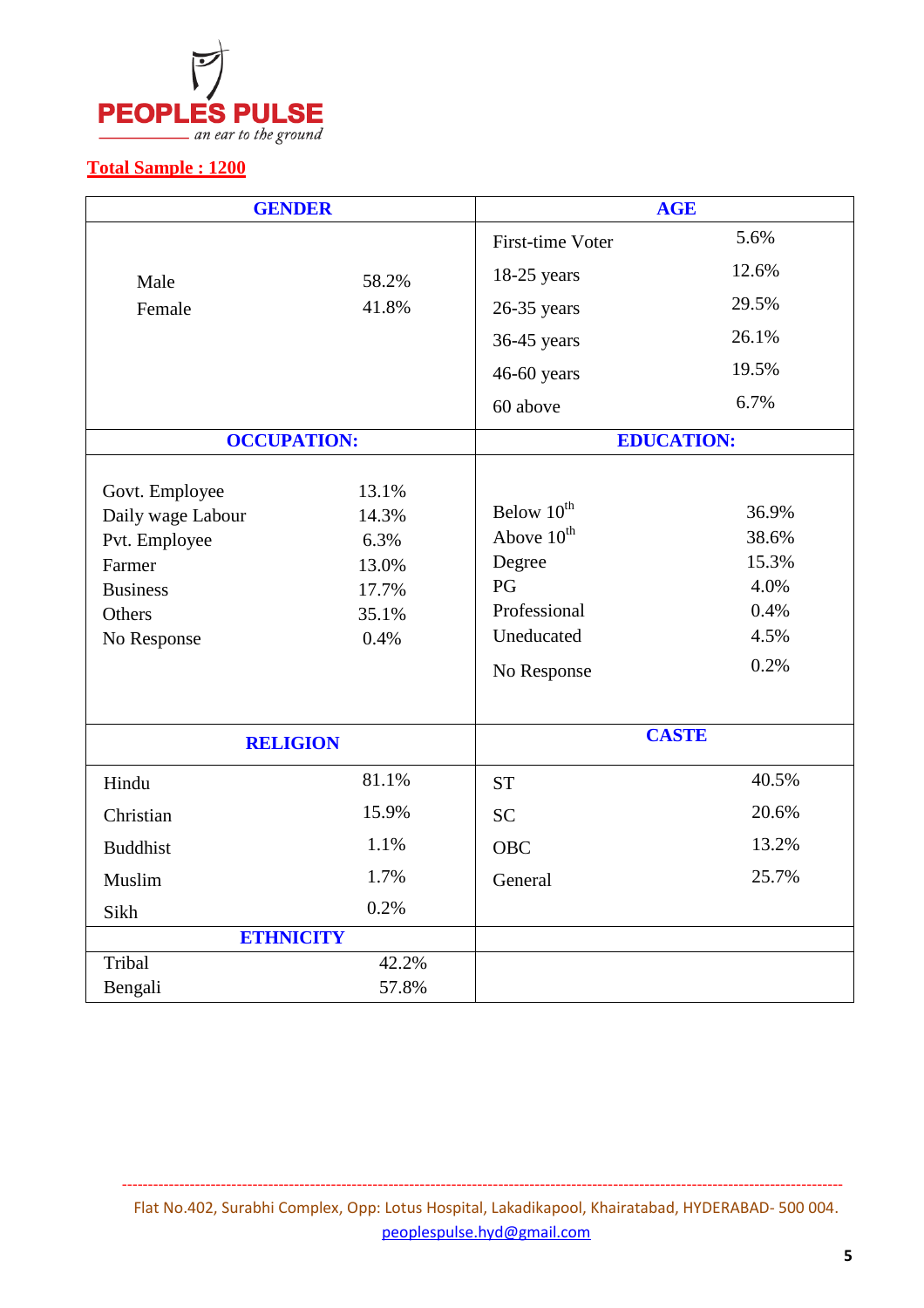

#### **1. Have you or your family benefited by any Government scheme?**

| <b>Particulars</b> | <b>Percentage</b> |
|--------------------|-------------------|
| Yes                | 33.9%             |
| No                 | 66.1%             |

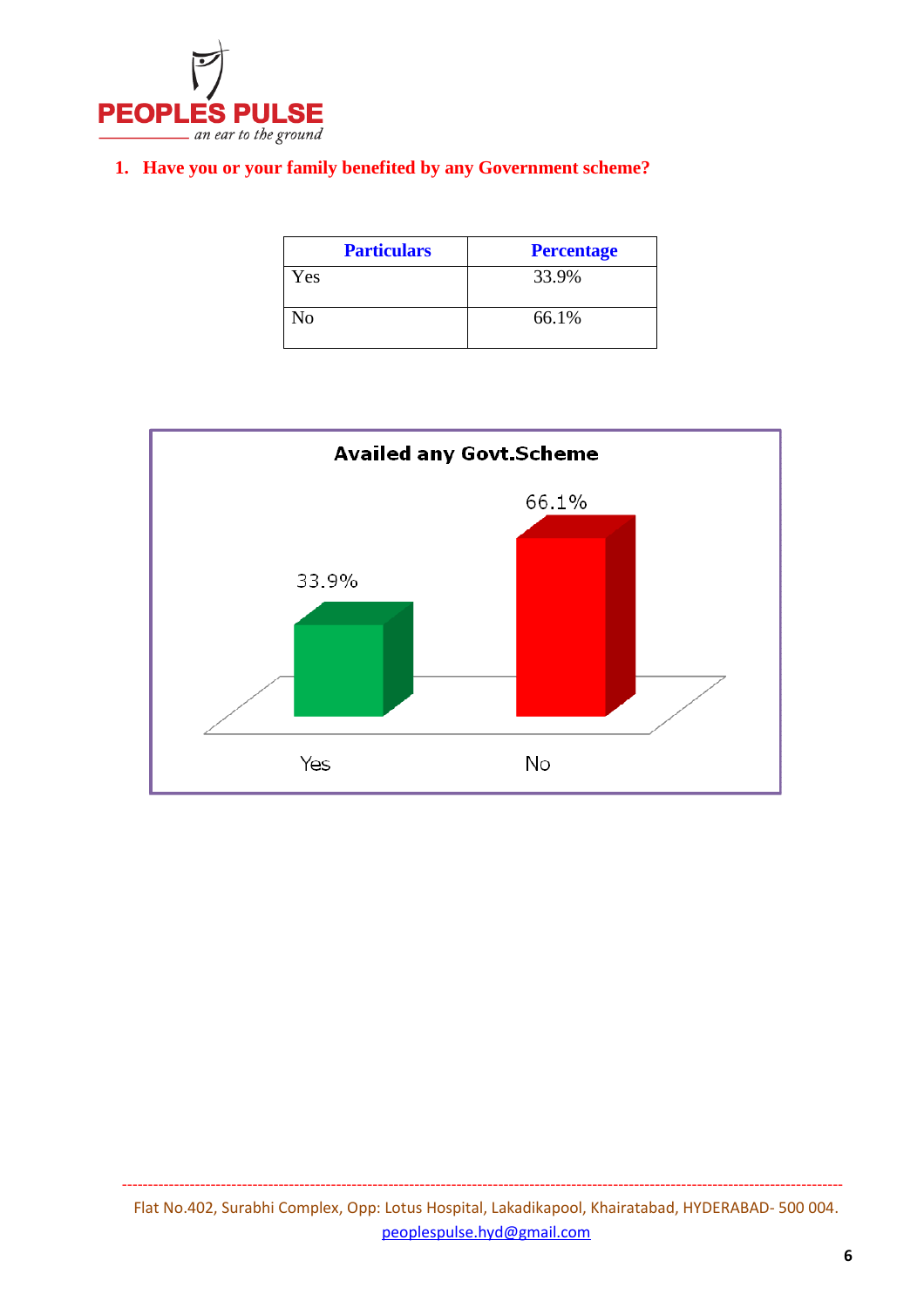

| <b>Problems</b>           | <b>Percentage</b> |
|---------------------------|-------------------|
| <b>UNEMPLOYMENT</b>       | 21.60%            |
| <b>FINANCIAL PROBLEMS</b> | 19.80%            |
| <b>ROADS</b>              | 13.90%            |
| WATER                     | 13.30%            |
| <b>SANITATION</b>         | 11.50%            |
| <b>EDUCATION</b>          | 7.50%             |
| <b>HOUSE</b>              | 2.70%             |
| <b>DRAINAGE</b>           | 3.40%             |
| <b>OTHERS</b>             | 6.30%             |

### **2. What are the Three major problems being faced by you or your family members?**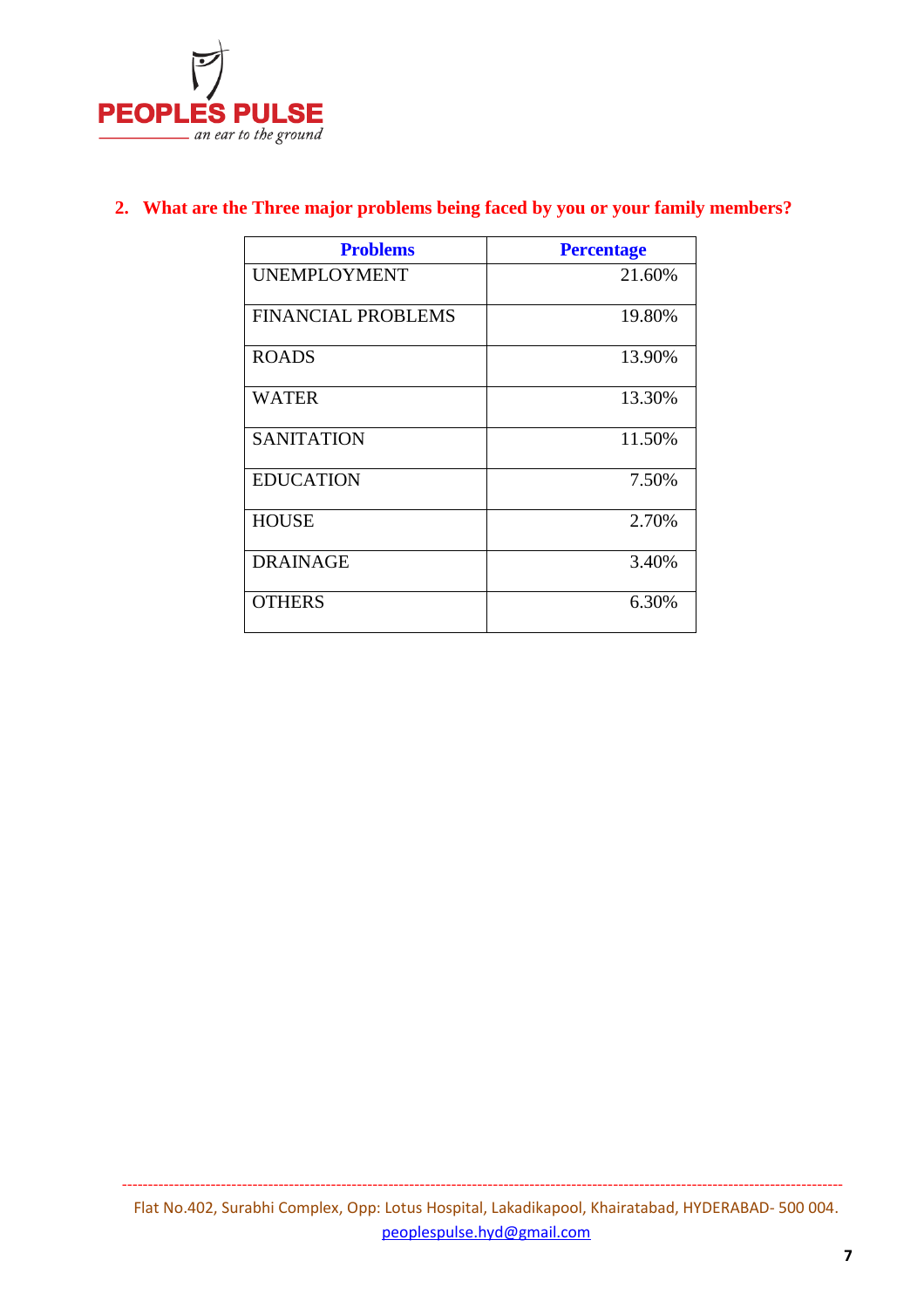

### **3. Will you cast your vote in the ensuing Tripura Elections to be held in 18th February 2018?**

| <b>Particulars</b> | <b>Percentage</b> |
|--------------------|-------------------|
| Yes                | 98.0%             |
| No                 | 2.0%              |

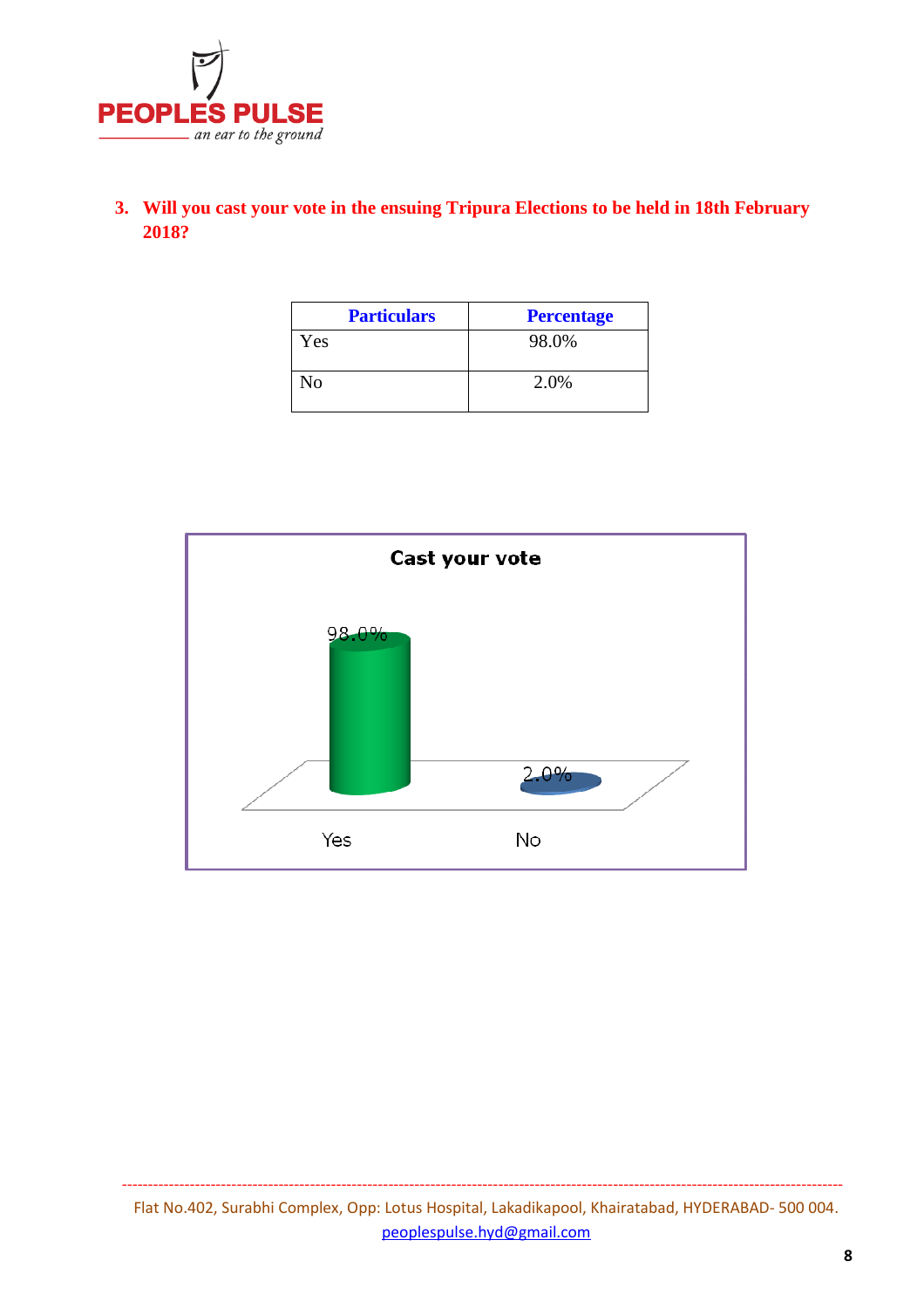

#### **4. While Voting, what is the most important Criteria for you whom to vote?**

| <b>Criteria</b>                | <b>Percentage</b> |
|--------------------------------|-------------------|
| Candidate                      | 31.4%             |
| Party                          | 32.9%             |
| Money                          | 3.7%              |
| Caste                          | 6.8%              |
| Poll promises                  | 7.5%              |
| State Government's performance | 17.7%             |



Flat No.402, Surabhi Complex, Opp: Lotus Hospital, Lakadikapool, Khairatabad, HYDERABAD- 500 004. peoplespulse.hyd@gmail.com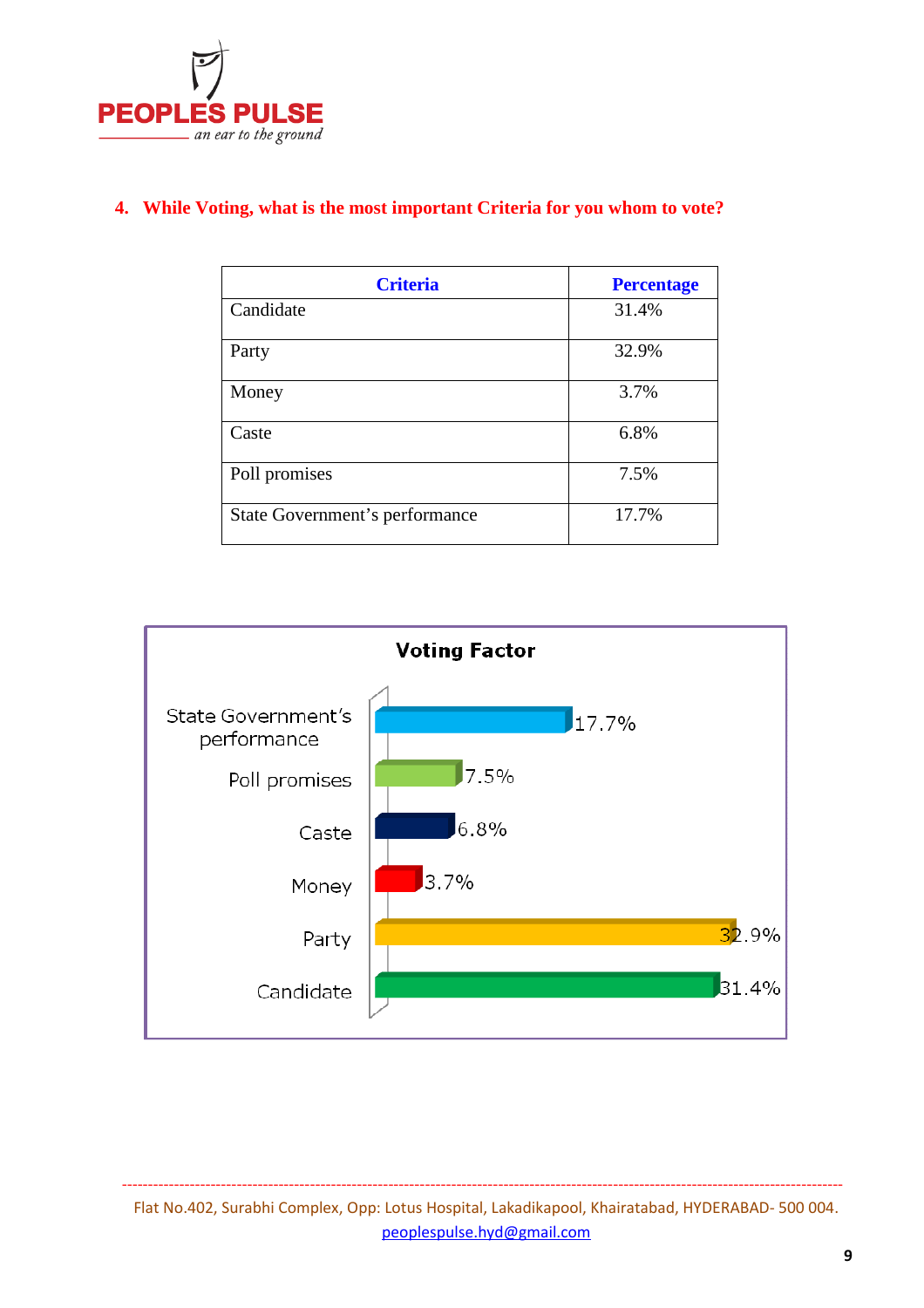

### **5. In the ensuing Tripura Elections, which issue you consider the most important election issue?**

| <b>Particulars</b>              | <b>Percentage</b> |
|---------------------------------|-------------------|
| Development of the State        | 52.30%            |
| Unemployment                    | 16.60%            |
| Rights of the Indigenous people | 12.70%            |
| Price rise                      | 7.70%             |
| <b>Retraced Teachers</b>        | 5.30%             |
| Corruption                      | 3.40%             |
| Law & Order                     | 1.20%             |
| Others                          | 0.40%             |
| Insurgency                      | 0.30%             |



Flat No.402, Surabhi Complex, Opp: Lotus Hospital, Lakadikapool, Khairatabad, HYDERABAD- 500 004. peoplespulse.hyd@gmail.com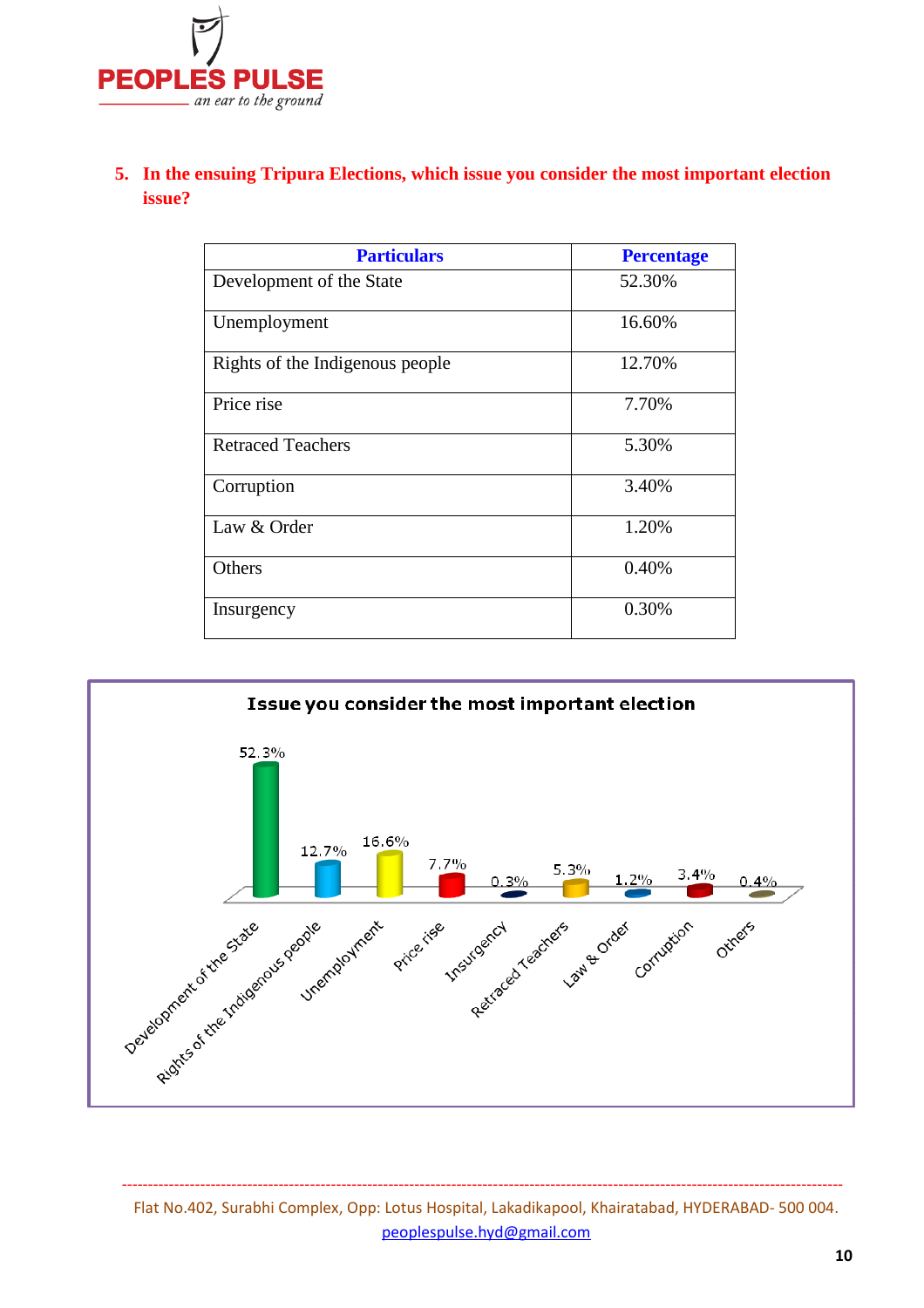

### **6. During the last twenty five years CPI(M) ruling in the state do you think that the following have improved, deteriorated or remained the same?**

| <b>Particulars</b>                | <b>Improved</b> | <b>Remained</b><br>same | <b>Deteriorated</b> |
|-----------------------------------|-----------------|-------------------------|---------------------|
| Conditions of roads               | 32.4%           | 42.5%                   | 25.2%               |
| Education                         | 22.7%           | 56.7%                   | 20.6%               |
| Health                            | 22.9%           | 55.6%                   | 21.5%               |
| Supply of electricity             | 28.9%           | 59.7%                   | 11.4%               |
| Drinking water                    | 14.9%           | 61.4%                   | 23.8%               |
| Public transport                  | 20.4%           | 60.8%                   | 18.8%               |
| Law and order                     | 13.7%           | 59.8%                   | 26.5%               |
| <b>Employment Opportunities</b>   | 9.4%            | 49.2%                   | 41.4%               |
| <b>Public Distribution System</b> | 15.0%           | 53.9%                   | 31.1%               |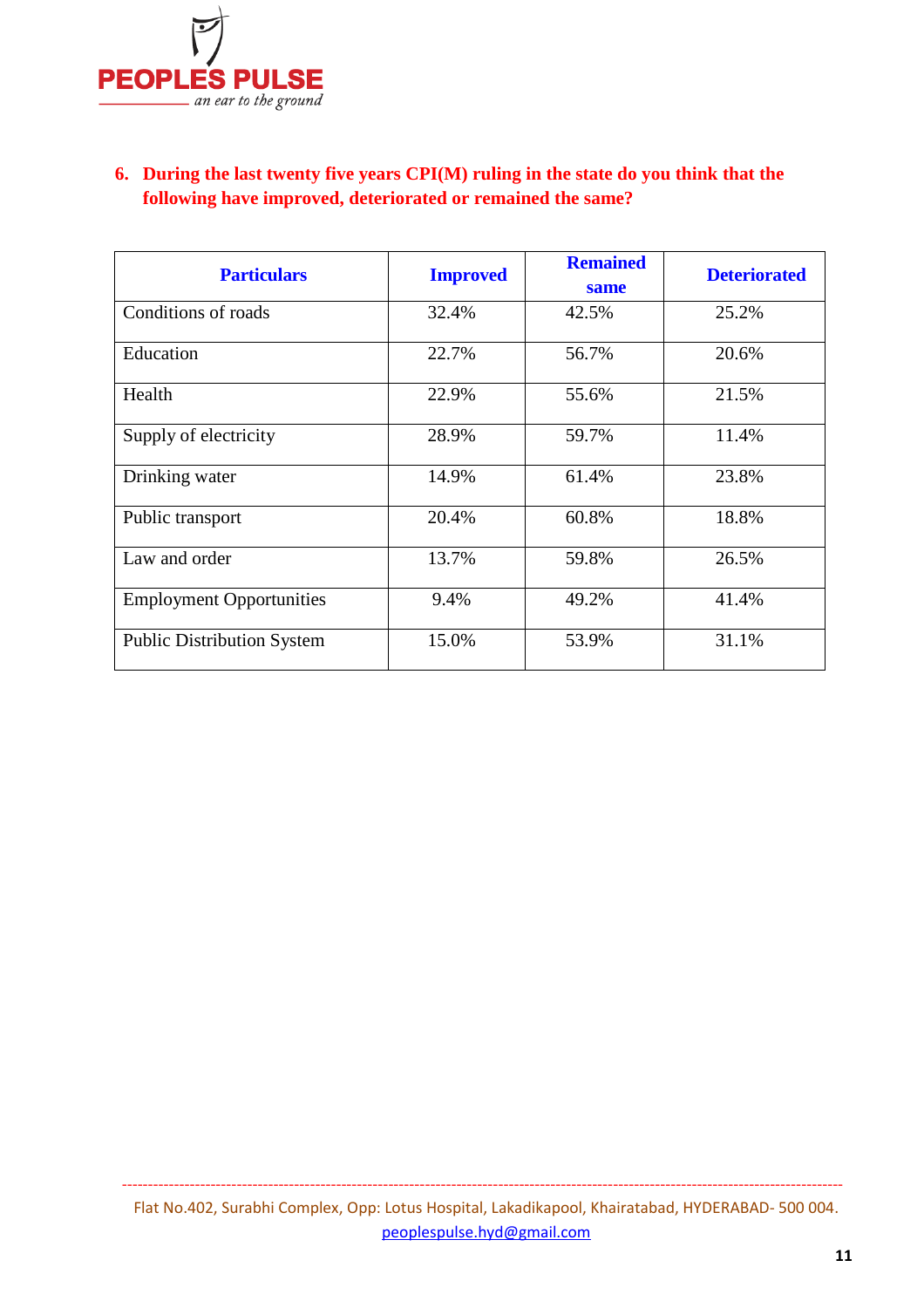

| <b>Party</b>              | <b>Percentage</b> |
|---------------------------|-------------------|
| CPI(M)                    | 37.0%             |
| <b>BJP</b>                | 49.7%             |
| Congress                  | 2.0%              |
| <b>NCP</b>                | 0.1%              |
| <b>Trinamool Congress</b> | 0.1%              |
| <b>IPFT</b>               | 7.6%              |
| <b>INPT</b>               | 0.4%              |
| <b>Regional Party</b>     | 0.2%              |
| No one                    | 2.8%              |

#### **7. In your opinion, which party is better for the development of Tripura?**



Flat No.402, Surabhi Complex, Opp: Lotus Hospital, Lakadikapool, Khairatabad, HYDERABAD- 500 004. peoplespulse.hyd@gmail.com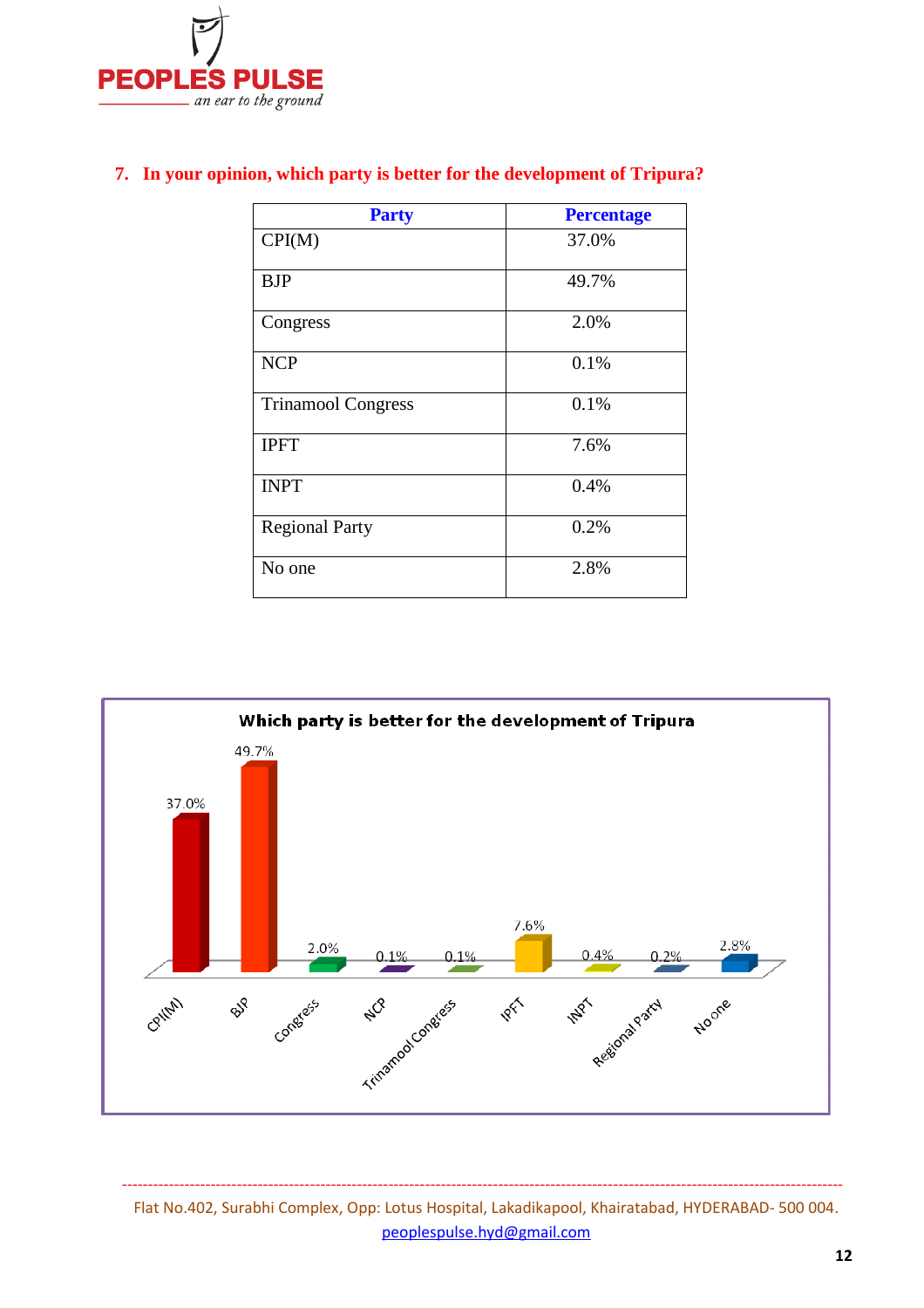

#### **8. In Your opinion, which party is likely to win from your Assembly Segment?**

| <b>Party</b>              | <b>Percentage</b> |
|---------------------------|-------------------|
| CPI(M)                    | 36.2%             |
| <b>BJP</b>                | 44.3%             |
| Congress                  | 1.2%              |
| <b>NCP</b>                | 0.1%              |
| <b>Trinamool Congress</b> | 0.1%              |
| <b>IPFT</b>               | 9.9%              |
| <b>INPT</b>               | 0.3%              |
| <b>Regional Party</b>     | 0.1%              |
| Can't say                 | 7.9%              |



Flat No.402, Surabhi Complex, Opp: Lotus Hospital, Lakadikapool, Khairatabad, HYDERABAD- 500 004. peoplespulse.hyd@gmail.com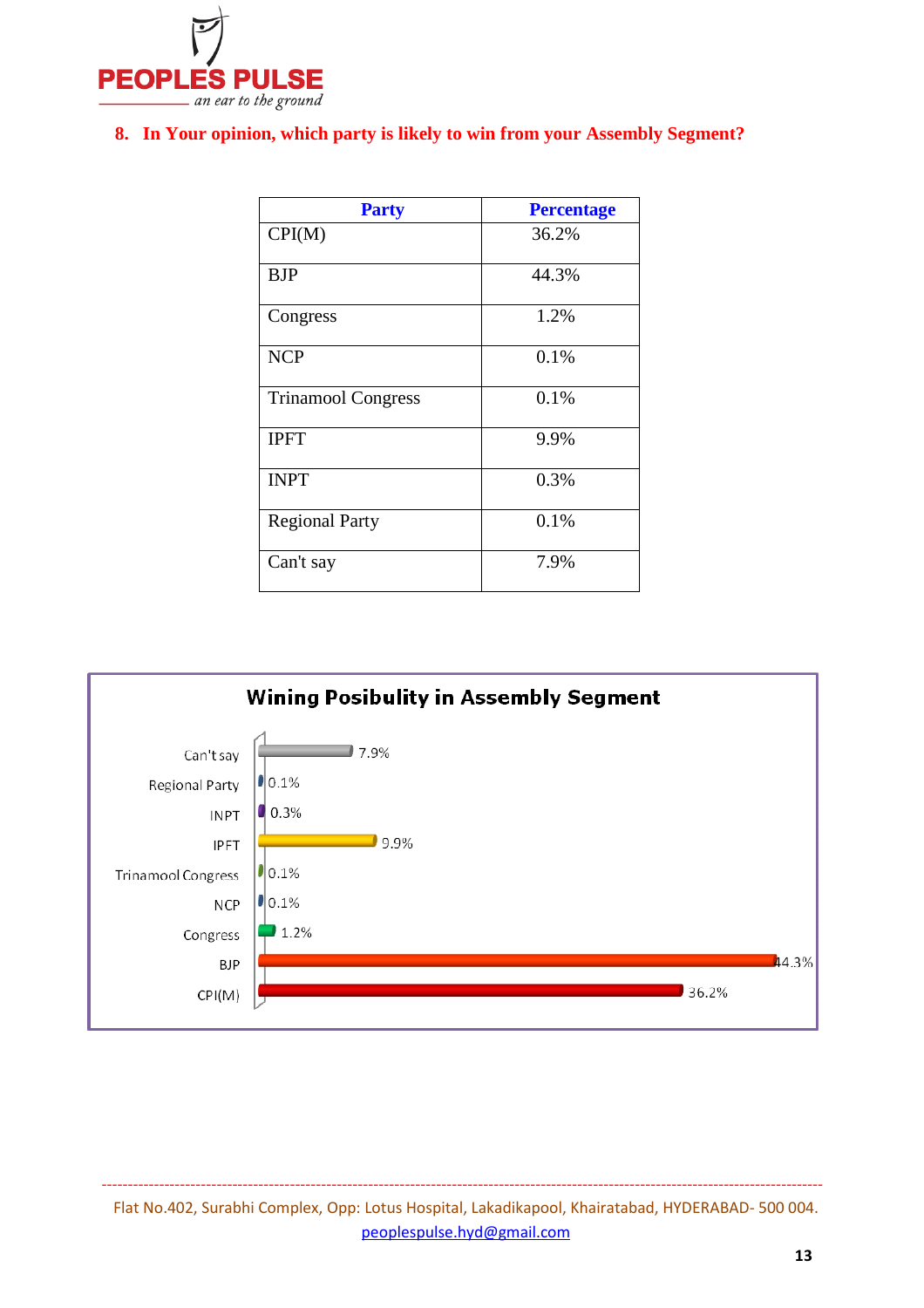

# **Gender-wise:**

| <b>Gender</b> | CPI(M) | <b>BJP</b> | <b>Congress</b> | <b>NCP</b> | <b>TMC</b> | <b>IPF'I</b> | <b>INPT</b> | <b>Regional</b><br><b>Party</b> | Can't say |
|---------------|--------|------------|-----------------|------------|------------|--------------|-------------|---------------------------------|-----------|
| Male          | 36.6%  | 45.3%      | $0\%$           | $0.0\%$    | 0.1%       | 9.2%         | $0.0\%$     | 0.0%                            | 7.7%      |
| Female        | 35.2%  | 41.9%      | $.6\%$          | 0.3%       | $0.0\%$    | 1.4%         | 1.0%        | 0.3%                            | 8.3%      |

# **Age-wise:**

| <b>Age</b>    | CPI(M) | <b>BJP</b> | <b>Congress</b> | <b>NCP</b> | <b>TMC</b> | <b>IPFT</b> | <b>INPT</b> | <b>Regional</b> | Can't |
|---------------|--------|------------|-----------------|------------|------------|-------------|-------------|-----------------|-------|
|               |        |            |                 |            |            |             |             | <b>Party</b>    | say   |
| First-time    |        |            |                 |            |            |             |             |                 |       |
| Voter         | 23.2%  | 58.9%      | $0.0\%$         | $0.0\%$    | 0.0%       | 10.7%       | $0.0\%$     | $0.0\%$         | 7.1%  |
| $18-25$ years | 34.1%  | 46.0%      | 3.2%            | 0.8%       | 0.0%       | 7.9%        | 0.8%        | $0.0\%$         | 7.1%  |
| $26-35$ years | 37.9%  | 42.7%      | 0.3%            | $0.0\%$    | $0.0\%$    | 9.9%        | $0.0\%$     | 0.3%            | 8.9%  |
| $36-45$ years | 35.7%  | 45.7%      | 1.6%            | $0.0\%$    | $0.0\%$    | 8.9%        | 0.4%        | $0.0\%$         | 7.8%  |
| $46-60$ years | 35.8%  | 43.0%      | 1.0%            | $0.0\%$    | $0.0\%$    | 11.4%       | 0.5%        | $0.0\%$         | 8.3%  |
| 60 above      | 47.0%  | 33.3%      | 1.5%            | $0.0\%$    | 1.5%       | 12.1%       | $0.0\%$     | $0.0\%$         | 4.5%  |

Flat No.402, Surabhi Complex, Opp: Lotus Hospital, Lakadikapool, Khairatabad, HYDERABAD- 500 004. peoplespulse.hyd@gmail.com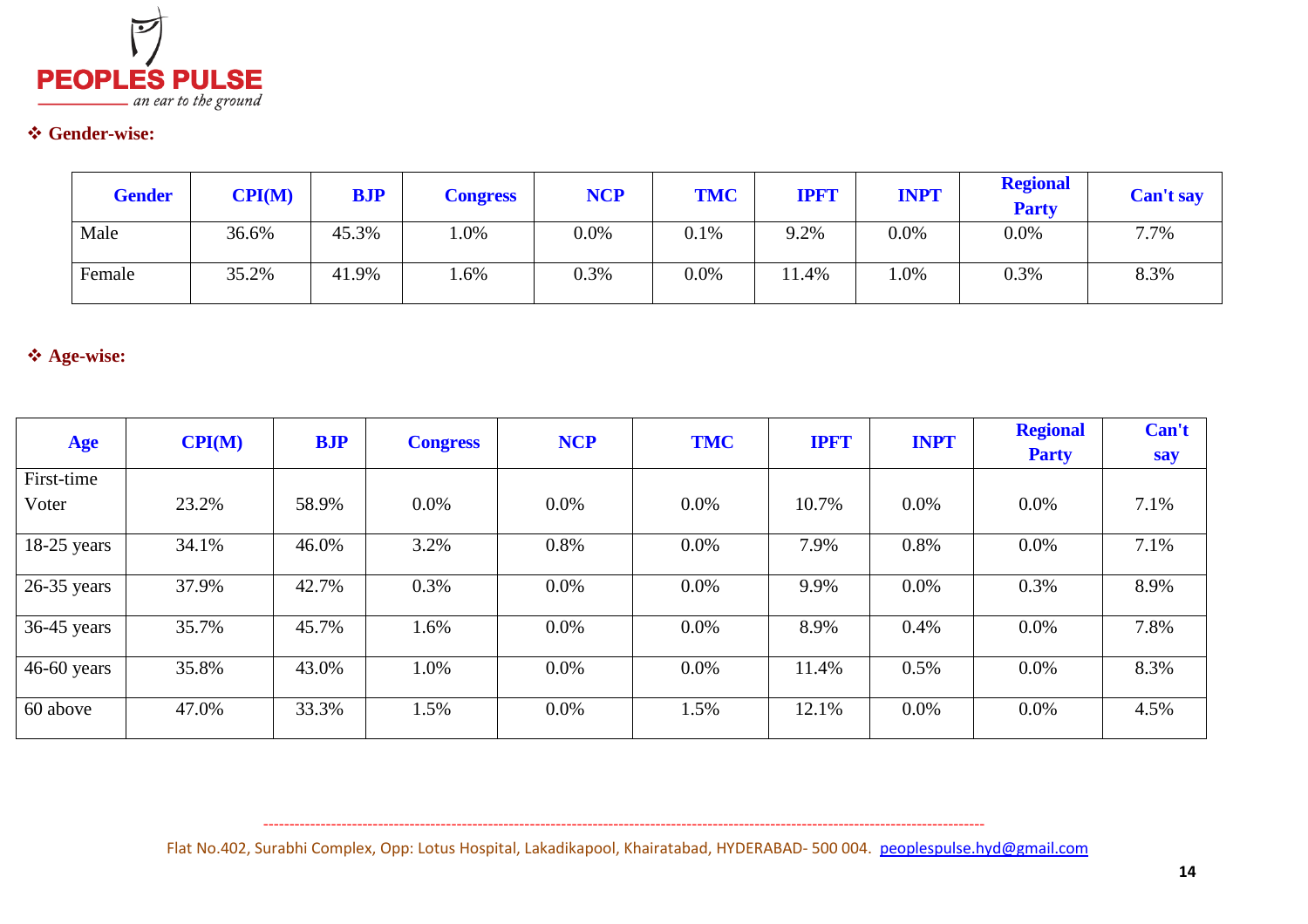

# **Occupation-wise:**

|                   | CPI(M) |       | <b>NCP</b><br><b>TMC</b><br><b>BJP</b><br><b>IPFT</b><br><b>Congress</b> |         |              |       | <b>INPT</b> | <b>Regional</b> | Can't |
|-------------------|--------|-------|--------------------------------------------------------------------------|---------|--------------|-------|-------------|-----------------|-------|
| <b>Occupation</b> |        |       |                                                                          |         | <b>Party</b> | say   |             |                 |       |
| Govt. Employee    | 48.5%  | 41.5% | $0.0\%$                                                                  | 0.0%    | $0.0\%$      | 4.6%  | $0.0\%$     | 0.0%            | 5.4%  |
| Daily wage        |        |       |                                                                          |         |              |       |             |                 |       |
| Labour            | 39.9%  | 42.0% | 0.7%                                                                     | $0.0\%$ | $0.0\%$      | 11.2% | 1.4%        | $0.0\%$         | 4.9%  |
| Pvt. Employee     | 27.0%  | 57.1% | $0.0\%$                                                                  | 0.0%    | $0.0\%$      | 11.1% | $0.0\%$     | 1.6%            | 3.2%  |
| Farmer            | 36.9%  | 36.9% | $0.0\%$                                                                  | 0.0%    | 0.8%         | 15.4% | 0.8%        | 0.0%            | 9.2%  |
| <b>Business</b>   | 36.2%  | 49.4% | 2.3%                                                                     | $0.0\%$ | 0.0%         | 5.7%  | $0.0\%$     | $0.0\%$         | 6.3%  |
| Others            | 31.9%  | 44.3% | 2.0%                                                                     | 0.3%    | 0.0%         | 10.9% | $0.0\%$     | 0.0%            | 10.6% |
| No Response       | 0.0%   | 25.0% | $0.0\%$                                                                  | 0.0%    | $0.0\%$      | 25.0% | $0.0\%$     | $0.0\%$         | 50.0% |

Flat No.402, Surabhi Complex, Opp: Lotus Hospital, Lakadikapool, Khairatabad, HYDERABAD- 500 004. peoplespulse.hyd@gmail.com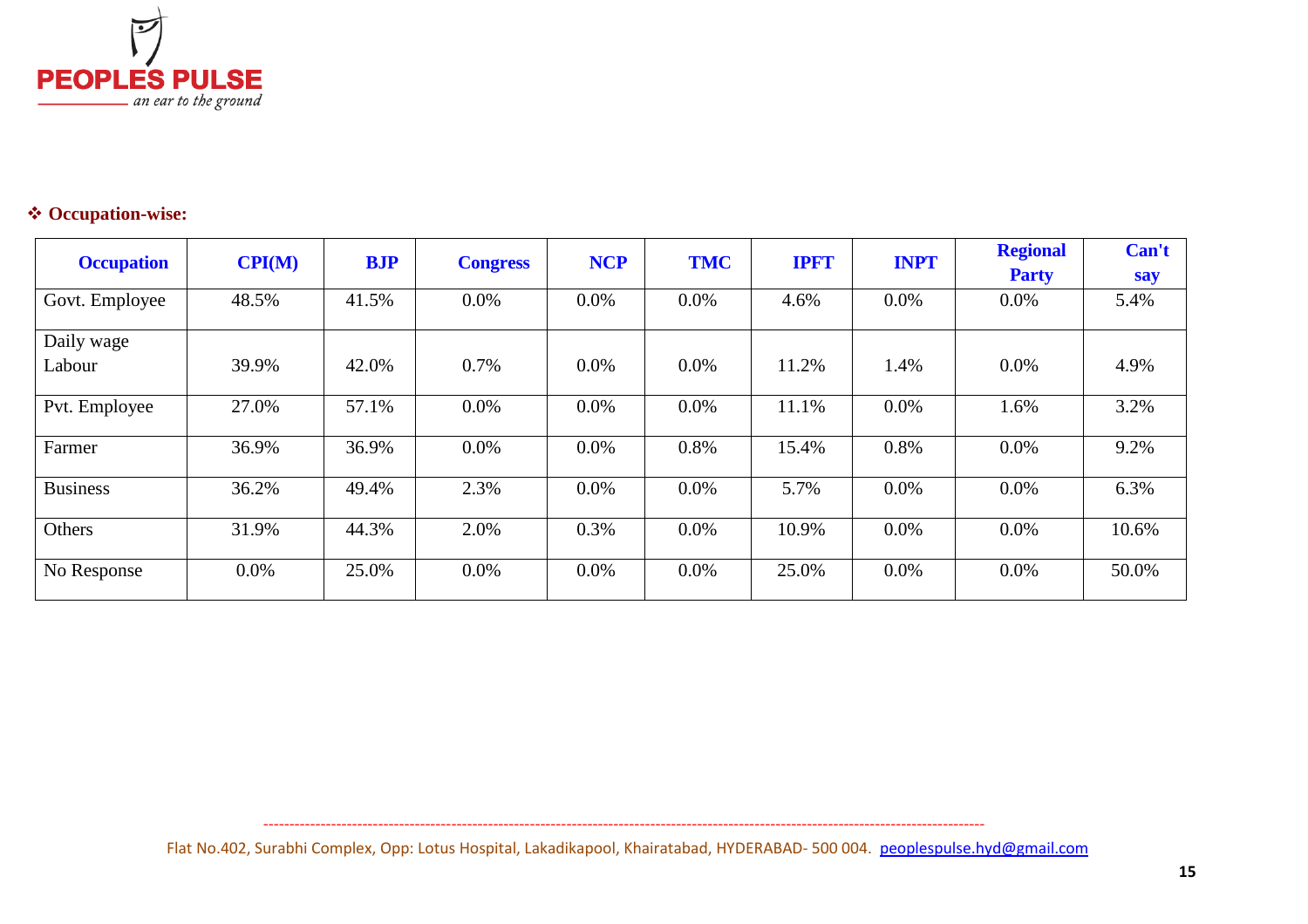

# **Education-wise:**

| <b>Education</b><br><b>Qualifications</b> | CPI(M)  | <b>BJP</b> | <b>Congress</b> | <b>NCP</b> | <b>TMC</b> | <b>IPFT</b> | <b>INPT</b> | <b>Regional</b><br><b>Party</b> | Can't<br>say |
|-------------------------------------------|---------|------------|-----------------|------------|------------|-------------|-------------|---------------------------------|--------------|
| Below 10th                                | 38.3%   | 35.5%      | 1.1%            | $0.0\%$    | 0.3%       | 14.5%       | 0.8%        | $0.0\%$                         | 9.6%         |
| Above 10th                                | 37.5%   | 45.1%      | 1.6%            | 0.3%       | $0.0\%$    | 7.6%        | $0.0\%$     | $0.0\%$                         | 8.1%         |
| Degree                                    | 29.6%   | 57.2%      | 1.3%            | $0.0\%$    | $0.0\%$    | 5.9%        | $0.0\%$     | 0.7%                            | 5.3%         |
| PG                                        | 17.9%   | 69.2%      | $0.0\%$         | $0.0\%$    | 0.0%       | 5.1%        | $0.0\%$     | $0.0\%$                         | 7.7%         |
| Professional                              | 50.0%   | 25.0%      | $0.0\%$         | $0.0\%$    | $0.0\%$    | 25.0%       | $0.0\%$     | $0.0\%$                         | $0.0\%$      |
| Uneducated                                | 46.7%   | 44.4%      | $0.0\%$         | $0.0\%$    | 0.0%       | 8.9%        | $0.0\%$     | $0.0\%$                         | $0.0\%$      |
| No Response                               | $0.0\%$ | 50.0%      | $0.0\%$         | $0.0\%$    | $0.0\%$    | $0.0\%$     | $0.0\%$     | $0.0\%$                         | 50.0%        |

Flat No.402, Surabhi Complex, Opp: Lotus Hospital, Lakadikapool, Khairatabad, HYDERABAD- 500 004. peoplespulse.hyd@gmail.com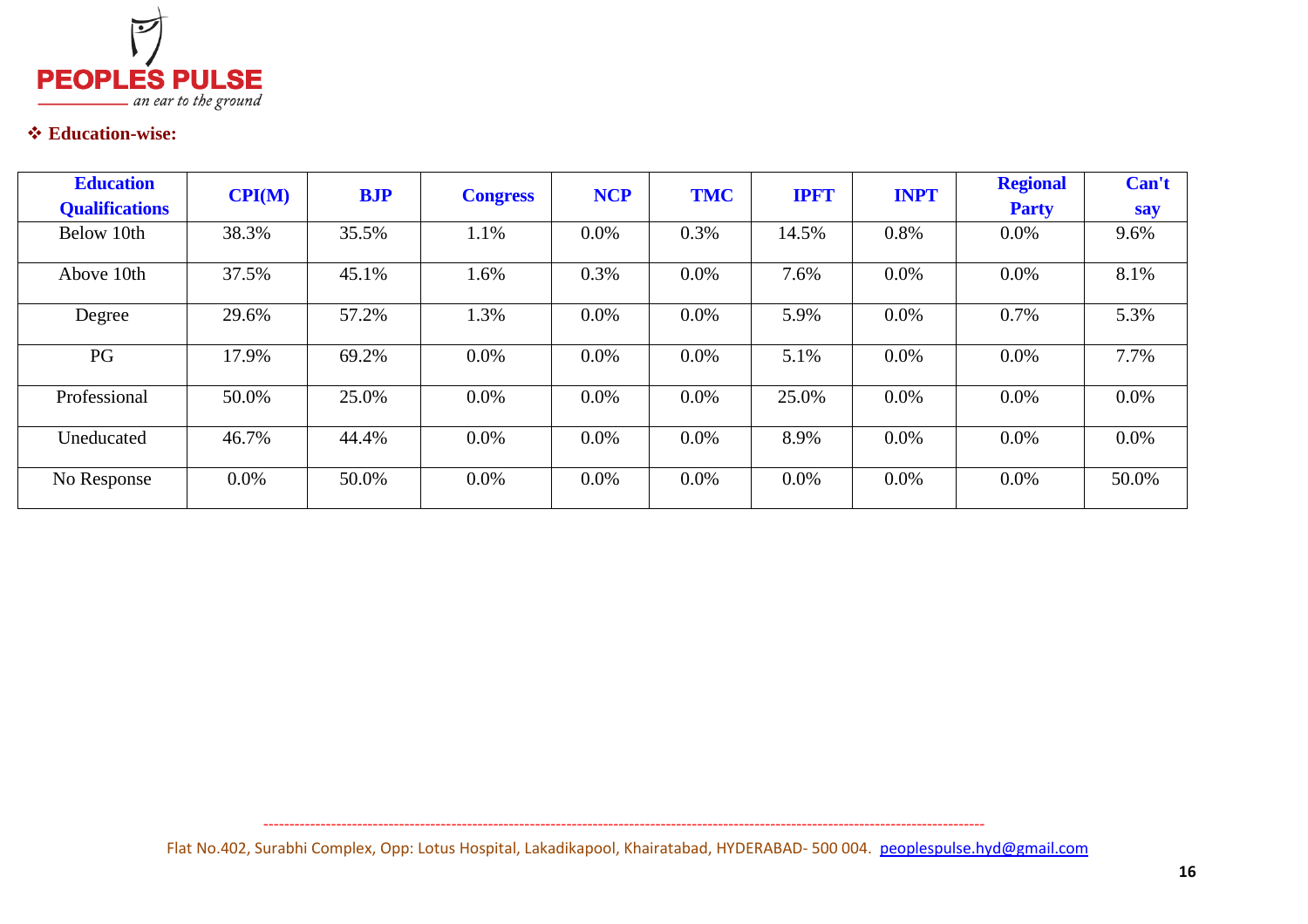

# *<b>☆* Religion-wise:

| <b>RELIGION</b> | $\mathbf{CPI}(\mathbf{M})$ | <b>BJP</b> |                 | <b>NCP</b> | <b>TMC</b> | <b>IPFT</b> | <b>INPT</b> | <b>Regional</b> | Can't   |
|-----------------|----------------------------|------------|-----------------|------------|------------|-------------|-------------|-----------------|---------|
|                 |                            |            | <b>Congress</b> |            |            |             |             | <b>Party</b>    | say     |
| Hindu           | 36.1%                      | 45.4%      | 1.1%            | 0.1%       | 0.1%       | 8.6%        | 0.2%        | $0.0\%$         | 8.3%    |
| Christian       | 33.1%                      | 40.1%      | 1.3%            | 0.0%       | 0.0%       | 18.5%       | 0.6%        | $0.6\%$         | 5.7%    |
| <b>Buddhist</b> | 63.6%                      | 36.4%      | $0.0\%$         | 0.0%       | 0.0%       | $0.0\%$     | $0.0\%$     | $0.0\%$         | $0.0\%$ |
| Muslim          | 52.9%                      | 29.4%      | 5.9%            | 0.0%       | 0.0%       | $0.0\%$     | $0.0\%$     | $0.0\%$         | 11.8%   |
| Sikh            | 50.0%                      | 50.0%      | $0.0\%$         | $0.0\%$    | $0.0\%$    | $0.0\%$     | $0.0\%$     | $0.0\%$         | $0.0\%$ |

# **Caste-wise:**

| <b>Caste</b> | CPI(M) | <b>BJP</b> | <b>Congress</b> | <b>NCP</b> | <b>TMC</b> | <b>IPFT</b> | <b>INPT</b> | <b>Regional</b> | Can't |
|--------------|--------|------------|-----------------|------------|------------|-------------|-------------|-----------------|-------|
|              |        |            |                 |            |            |             |             | <b>Party</b>    | say   |
| <b>ST</b>    | 30.0%  | 37.5%      | 0.8%            | 0.0%       | 0.0%       | 21.0%       | 0.8%        | 0.3%            | 9.8%  |
| <b>SC</b>    | 49.8%  | 36.9%      | 2.0%            | 0.0%       | 0.0%       | 5.9%        | 0.0%        | 0.0%            | 5.4%  |
| <b>OBC</b>   | 41.4%  | 44.5%      | 1.6%            | $0.0\%$    | 0.0%       | $1.6\%$     | $0.0\%$     | 0.0%            | 10.9% |
| General      | 32.3%  | 60.6%      | 1.2%            | 0.4%       | 0.4%       | $0.0\%$     | $0.0\%$     | 0.0%            | 5.1%  |

Flat No.402, Surabhi Complex, Opp: Lotus Hospital, Lakadikapool, Khairatabad, HYDERABAD- 500 004. peoplespulse.hyd@gmail.com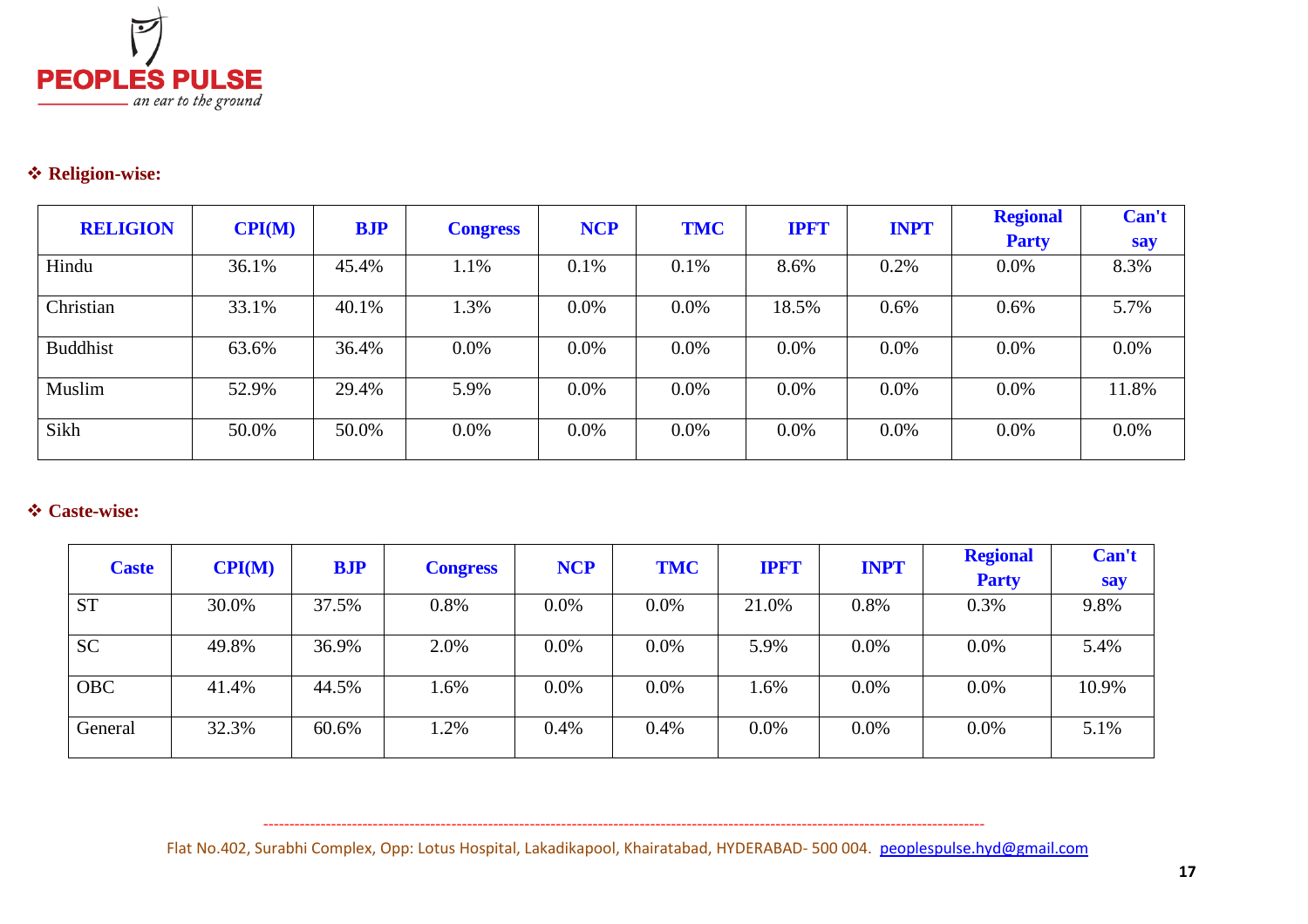

# **Ethnicity-wise:**

| <b>ETHNICITY</b> | $\mathbf{CPI}(\mathbf{M})$ | <b>BJP</b> | <b>Congress</b> | <b>NCP</b> | <b>TMC</b> | <b>IPFT</b> | <b>INPT</b> | <b>Regional</b><br><b>Party</b> | Can't<br><b>say</b> |
|------------------|----------------------------|------------|-----------------|------------|------------|-------------|-------------|---------------------------------|---------------------|
| Tribal           | 30.1%                      | 37.6%      | 0.7%            | $0.0\%$    | 0.0%       | 21.1%       | 0.7%        | 0.2%                            | 9.5%                |
| Bengali          | 41.0%                      | 48.4%      | .5%             | 0.2%       | 0.2%       | 2.2%        | $0.0\%$     | 0.0%                            | 6.6%                |

Flat No.402, Surabhi Complex, Opp: Lotus Hospital, Lakadikapool, Khairatabad, HYDERABAD- 500 004. peoplespulse.hyd@gmail.com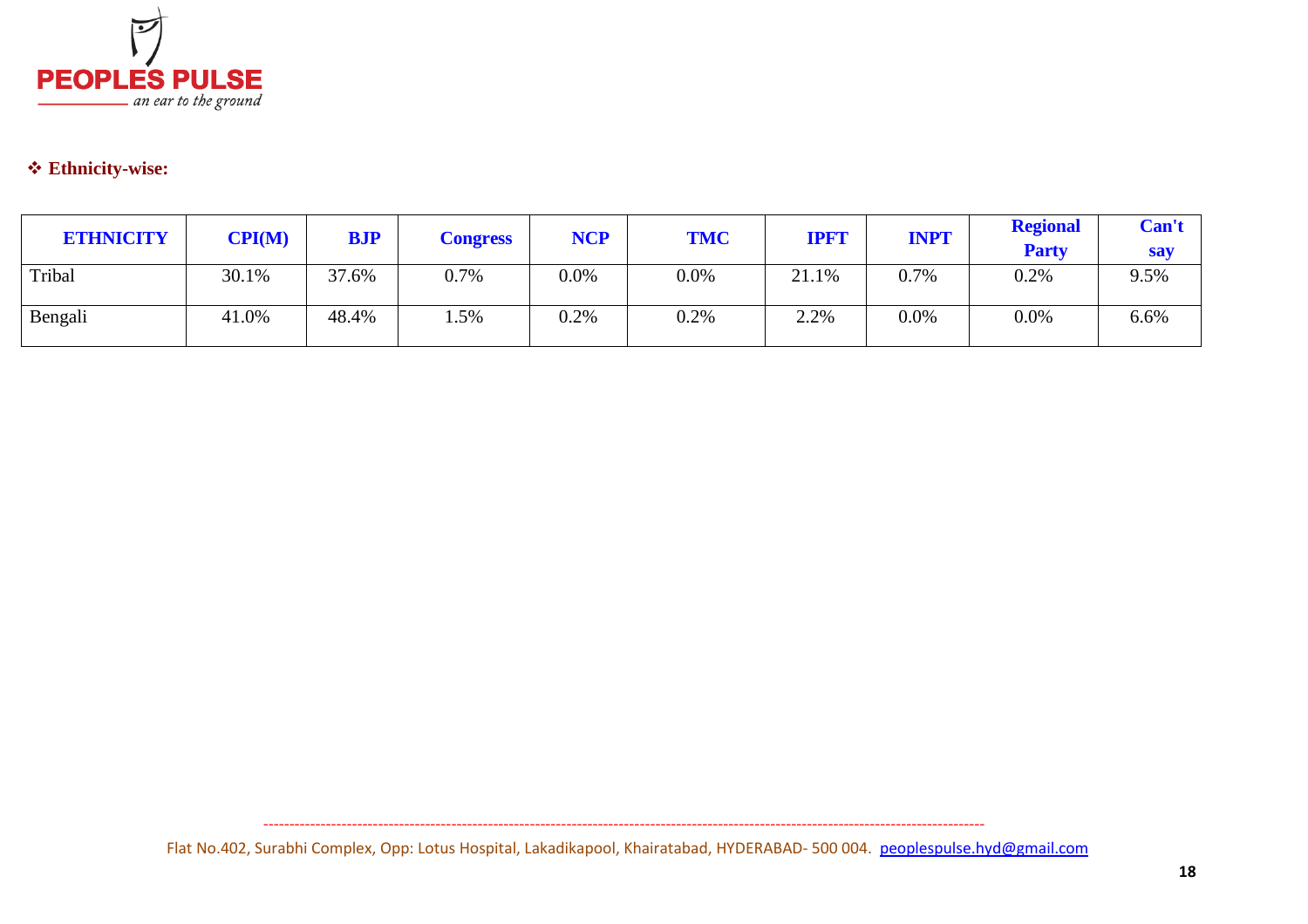

### **9. Rate the performance of Chief Minister Mr. Manik Sarkar?**

| Good  | <b>Bad</b> | <b>Okay</b> |
|-------|------------|-------------|
| 29.7% | 38.8%      | 31.5%       |



#### **Gender-wise:**

| <b>Gender</b> | Good  | <b>Bad</b> | <b>Okay</b> |
|---------------|-------|------------|-------------|
| Male          | 29.6% | 38.6%      | 31.8%       |
| Female        | 29.9% | 39.2%      | 30.9%       |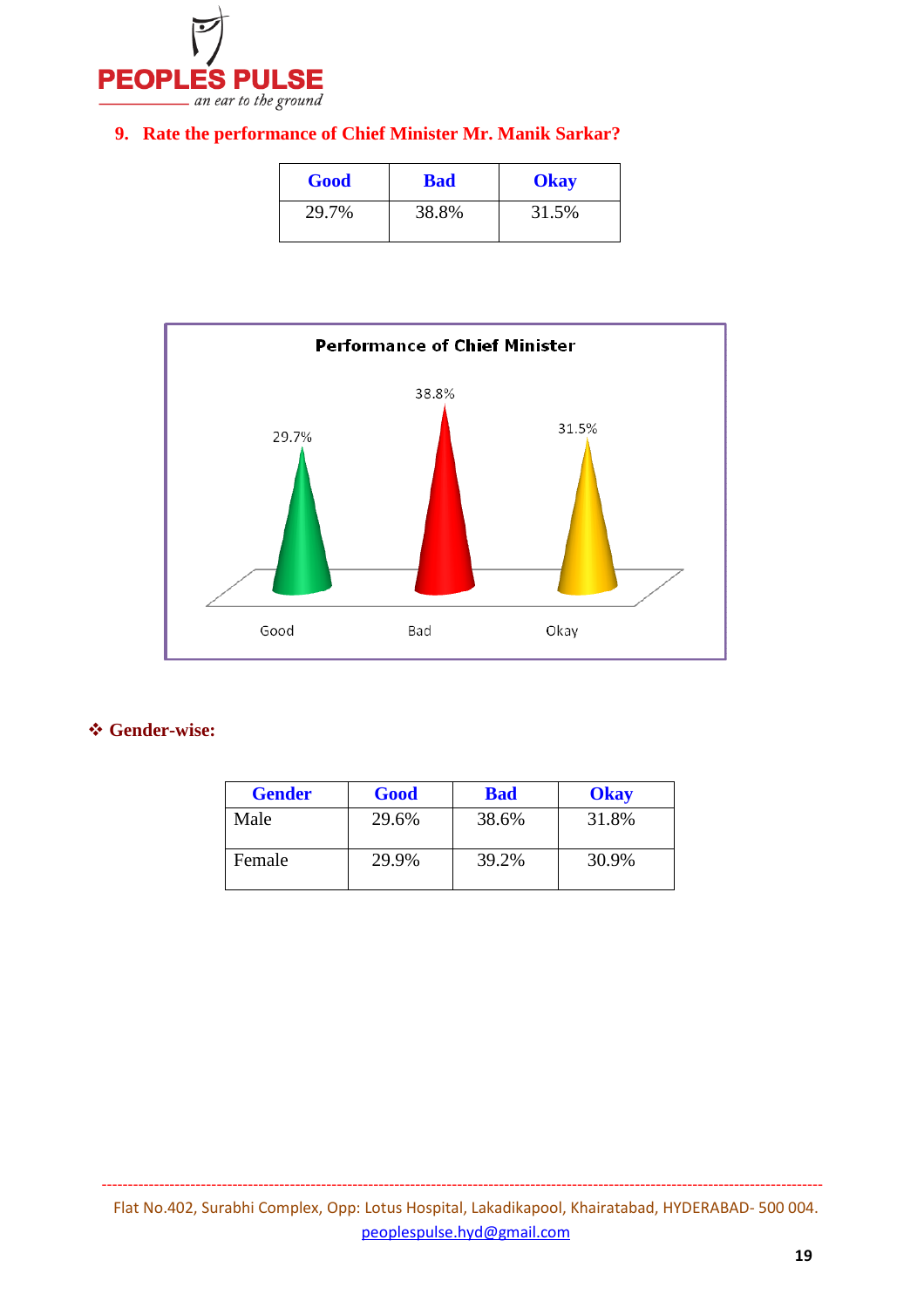

### **Age-wise:**

| Age                     | Good  | <b>Bad</b> | <b>Okay</b> |
|-------------------------|-------|------------|-------------|
| <b>First-time Voter</b> | 17.9% | 41.1%      | 41.1%       |
| $18-25$ years           | 29.6% | 42.4%      | 28.0%       |
| $26-35$ years           | 30.6% | 37.8%      | 31.6%       |
| $36-45$ years           | 27.4% | 39.8%      | 32.8%       |
| $46-60$ years           | 29.5% | 36.8%      | 33.7%       |
| 60 above                | 45.5% | 36.4%      | 18.2%       |

# **Occupation-wise:**

| <b>Occupation</b> | Good  | <b>Bad</b> | <b>Okay</b> |
|-------------------|-------|------------|-------------|
| Govt. Employee    | 39.7% | 32.8%      | 27.5%       |
| Daily wage Labour | 35.0% | 38.5%      | 26.6%       |
| Pvt. Employee     | 20.6% | 50.8%      | 28.6%       |
| Farmer            | 33.8% | 46.9%      | 19.2%       |
| <b>Business</b>   | 30.3% | 33.7%      | 36.0%       |
| Others            | 23.9% | 38.6%      | 37.5%       |
| No Response       | 0.0%  | 25.0%      | 75.0%       |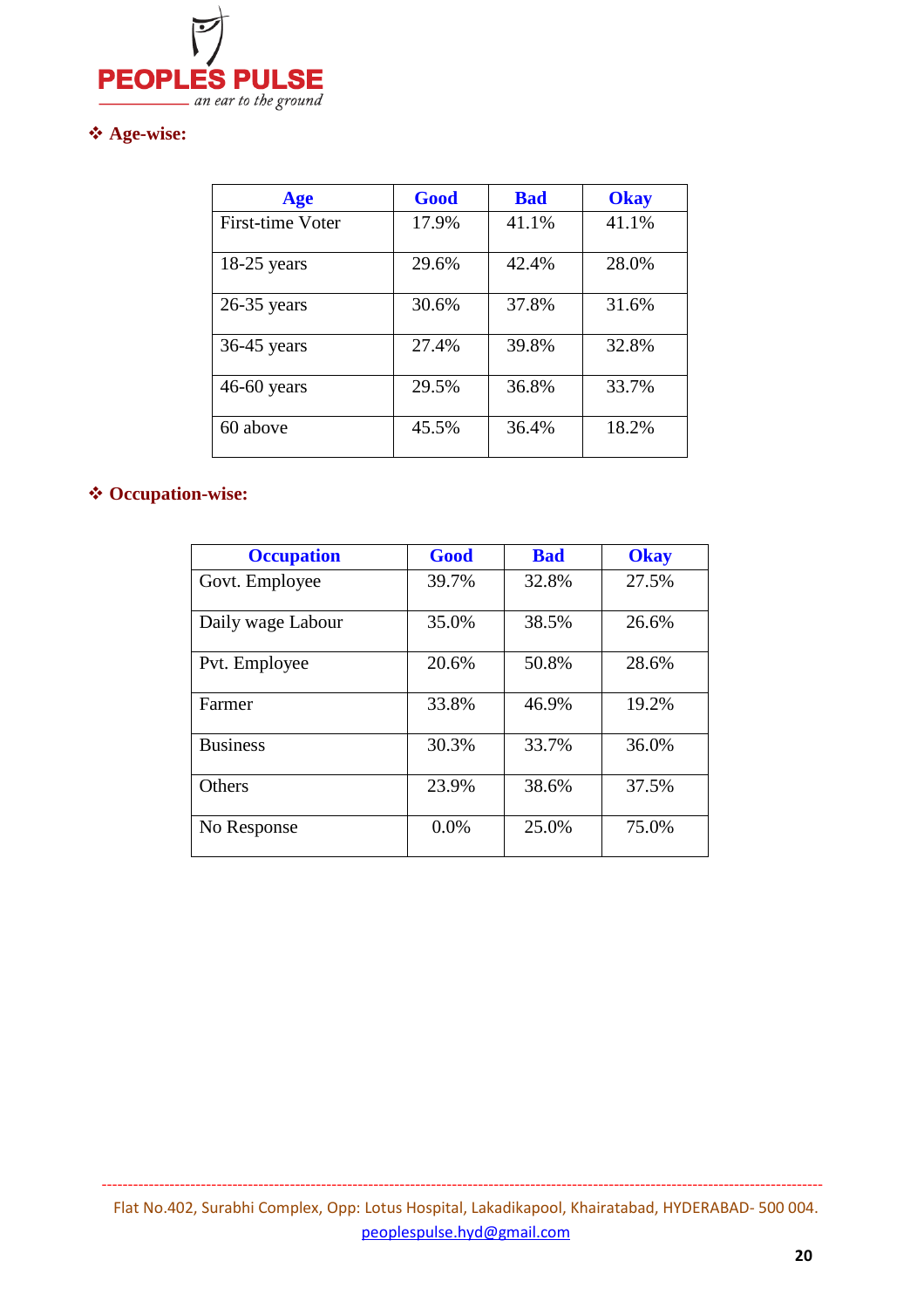

#### **Education-wise:**

| <b>Education</b><br><b>Qualifications</b> | Good  | <b>Bad</b> | <b>Okay</b> |
|-------------------------------------------|-------|------------|-------------|
| Below $10^{th}$                           | 35.5% | 39.1%      | 25.4%       |
| Above $10^{\text{th}}$                    | 26.6% | 34.9%      | 38.5%       |
| Degree                                    | 21.1% | 45.4%      | 33.6%       |
| PG                                        | 22.5% | 52.5%      | 25.0%       |
| Professional                              | 25.0% | 50.0%      | 25.0%       |
| Uneducated                                | 46.7% | 35.6%      | 17.8%       |
| No Response                               | 0.0%  | 0.0%       | 100.0%      |

# **Religion-wise:**

| <b>RELIGION</b> | Good  | <b>Bad</b> | <b>Okay</b> |
|-----------------|-------|------------|-------------|
| Hindu           | 30.4% | 36.8%      | 32.8%       |
| Christian       | 24.8% | 52.9%      | 22.3%       |
| <b>Buddhist</b> | 63.6% | 27.3%      | 9.1%        |
| Muslim          | 25.0% | 6.3%       | 68.8%       |
| Sikh            | 0.0%  | 0.0%       | 100.0%      |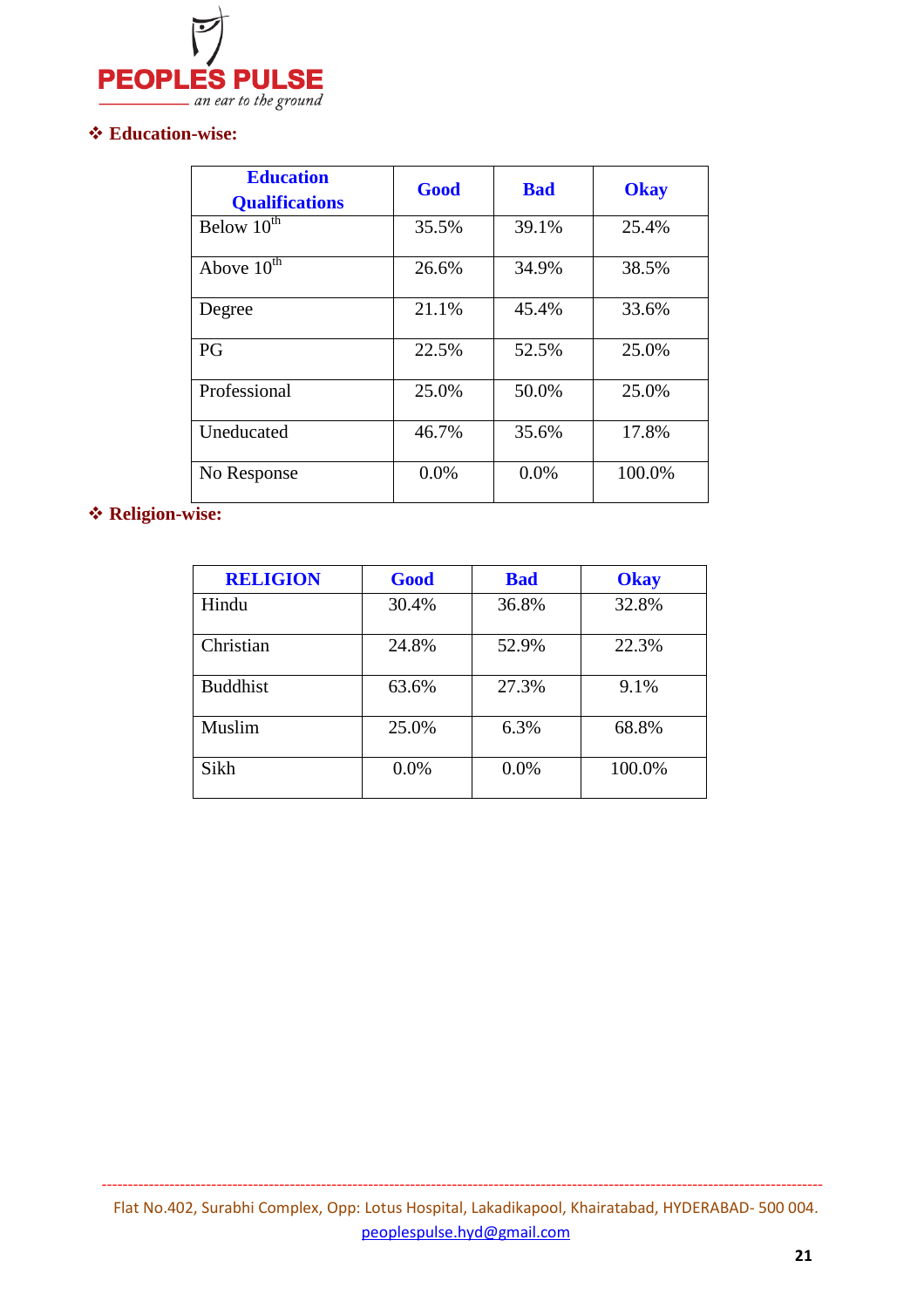

#### **Caste-wise:**

| <b>Caste</b> | Good  | <b>Bad</b> | <b>Okay</b> |
|--------------|-------|------------|-------------|
| <b>ST</b>    | 22.8% | 50.5%      | 26.8%       |
| <b>SC</b>    | 44.3% | 30.0%      | 25.6%       |
| <b>OBC</b>   | 33.1% | 25.4%      | 41.5%       |
| General      | 26.8% | 34.3%      | 39.0%       |

#### **Ethnicity-wise:**

| <b>ETHNICITY</b> | Good  | <b>Bad</b> | Okay  |
|------------------|-------|------------|-------|
| Tribal           | 23.1% | 50.2%      | 26.6% |
| Bengali          | 35.2% | 31.0%      | 33.9% |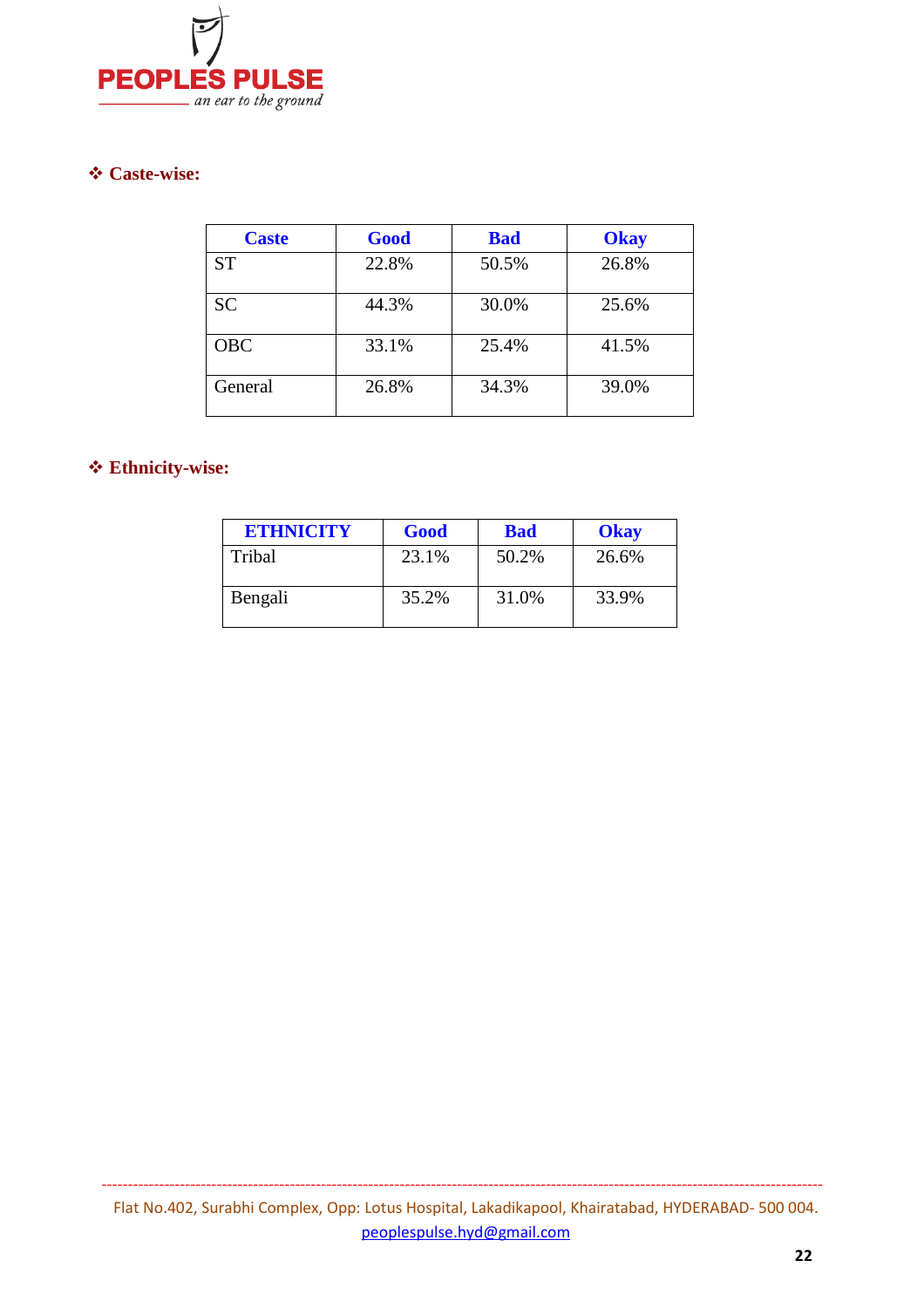

### **10. Do you think, the present CPI(M) led Manik Sarkar Govt. should be given another Chance?**

| <b>Yes</b> | No    | <b>Can't Say</b> |
|------------|-------|------------------|
| 32.5%      | 49.9% | 17.6%            |



#### **Gender-wise:**

| <b>Gender</b> | <b>Yes</b> | No    | <b>Cant Say</b> |
|---------------|------------|-------|-----------------|
| Male          | 32.1%      | 50.8% | 17.1%           |
| Female        | 33.2%      | 48.1% | 18.7%           |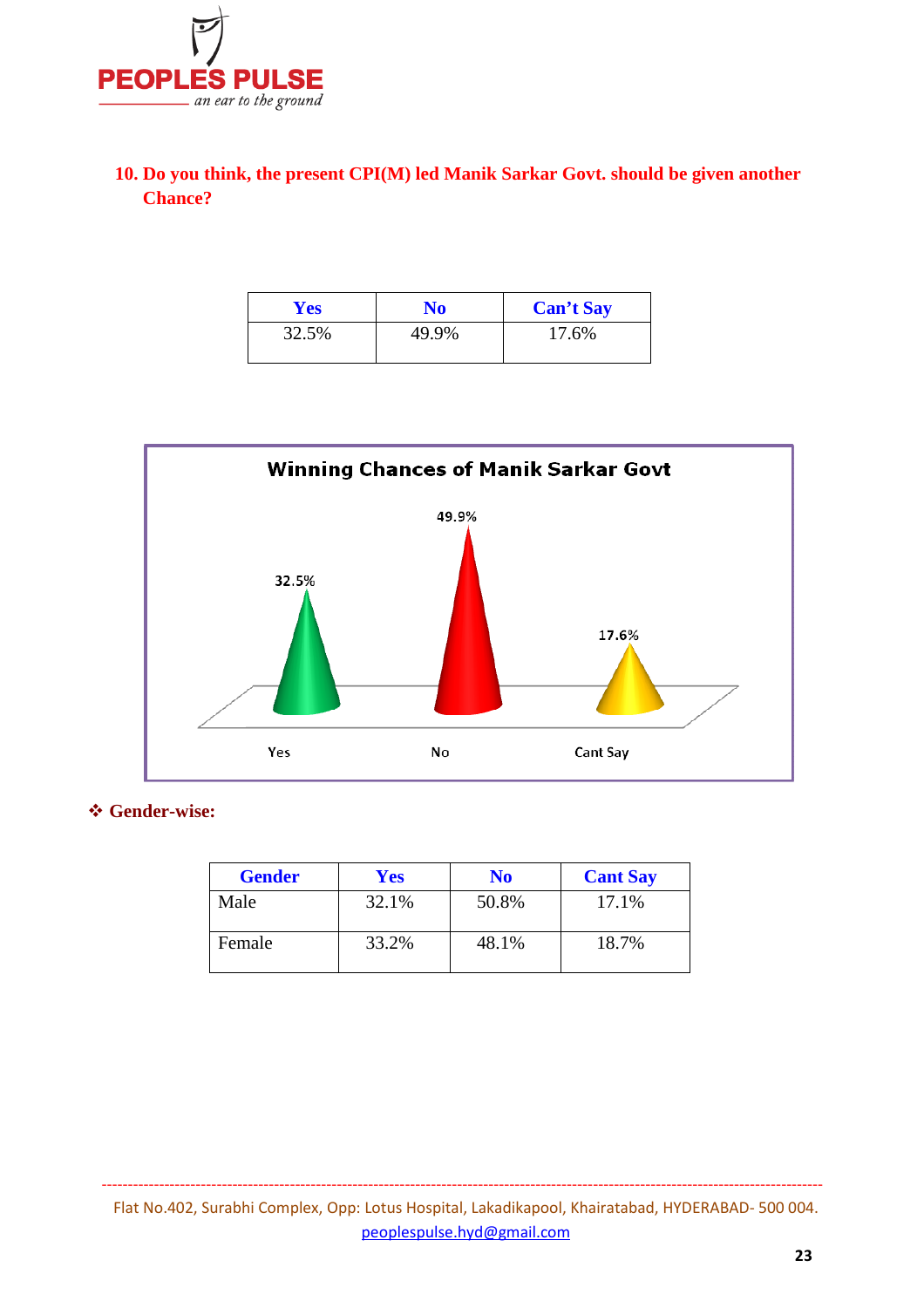

### **Age-wise:**

| Age              | Yes   | N <sub>0</sub> | <b>Cant Say</b> |  |
|------------------|-------|----------------|-----------------|--|
| First-time Voter | 17.9% | 71.4%          | 10.7%           |  |
| $18-25$ years    | 27.8% | 52.4%          | 19.8%           |  |
| $26-35$ years    | 32.3% | 48.6%          | 19.0%           |  |
| 36-45 years      | 33.2% | 47.5%          | 19.3%           |  |
| 46-60 years      | 34.5% | 50.5%          | 14.9%           |  |
| 60 above         | 45.5% | 40.9%          | 13.6%           |  |

# **Occupation-wise:**

| <b>Occupation</b> | <b>Yes</b> | N <sub>0</sub> | <b>Cant Say</b> |
|-------------------|------------|----------------|-----------------|
| Govt. Employee    | 41.2%      | 48.9%          | 9.9%            |
| Daily wage Labour | 42.0%      | 45.5%          | 12.6%           |
| Pvt. Employee     | 25.4%      | 61.9%          | 12.7%           |
| Farmer            | 34.6%      | 51.5%          | 13.8%           |
| <b>Business</b>   | 33.7%      | 48.6%          | 17.7%           |
| Others            | 25.5%      | 50.4%          | 24.1%           |
| No Response       | 0.0%       | 25.0%          | 75.0%           |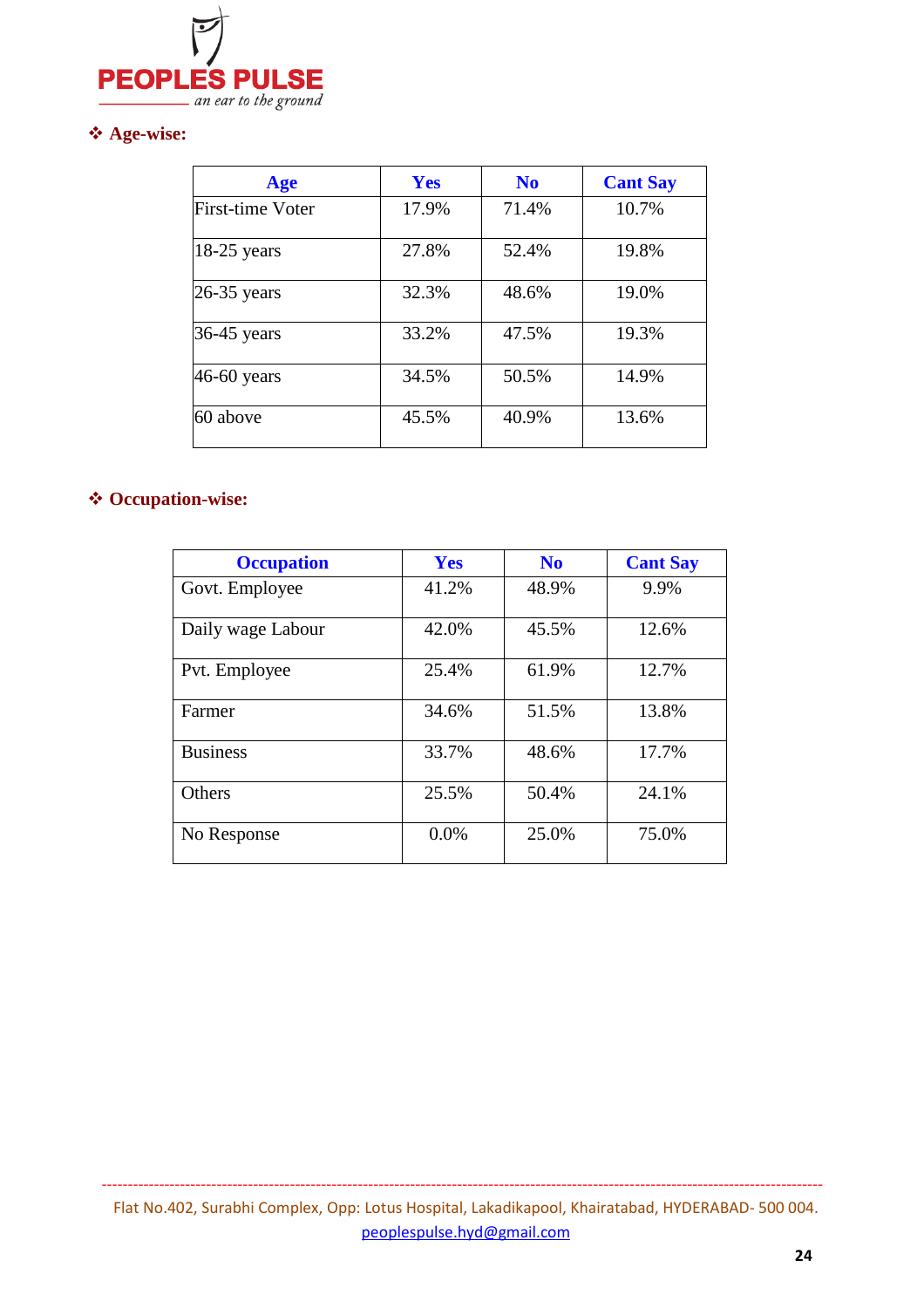

#### **Education-wise:**

| <b>Education</b><br><b>Qualifications</b> | Yes   | N <sub>0</sub> | <b>Cant Say</b> |
|-------------------------------------------|-------|----------------|-----------------|
| Below $10^{th}$                           | 35.7% | 45.2%          | 19.1%           |
| Above $10^{\text{th}}$                    | 33.6% | 46.6%          | 19.8%           |
| Degree                                    | 25.5% | 60.1%          | 14.4%           |
| PG                                        | 17.5% | 77.5%          | 5.0%            |
| Professional                              | 25.0% | 75.0%          | 0.0%            |
| Uneducated                                | 35.6% | 57.8%          | 6.7%            |
| No Response                               | 0.0%  | 0.0%           | 100.0%          |

# **Religion-wise:**

| <b>RELIGION</b> | <b>Yes</b> | N <sub>0</sub> | <b>Cant Say</b> |
|-----------------|------------|----------------|-----------------|
| Hindu           | 33.1%      | 48.1%          | 18.8%           |
| Christian       | 28.7%      | 63.7%          | 7.6%            |
| <b>Buddhist</b> | 63.6%      | 36.4%          | 0.0%            |
| Muslim          | 17.6%      | 23.5%          | 58.8%           |
| Sikh            | 50.0%      | 0.0%           | 50.0%           |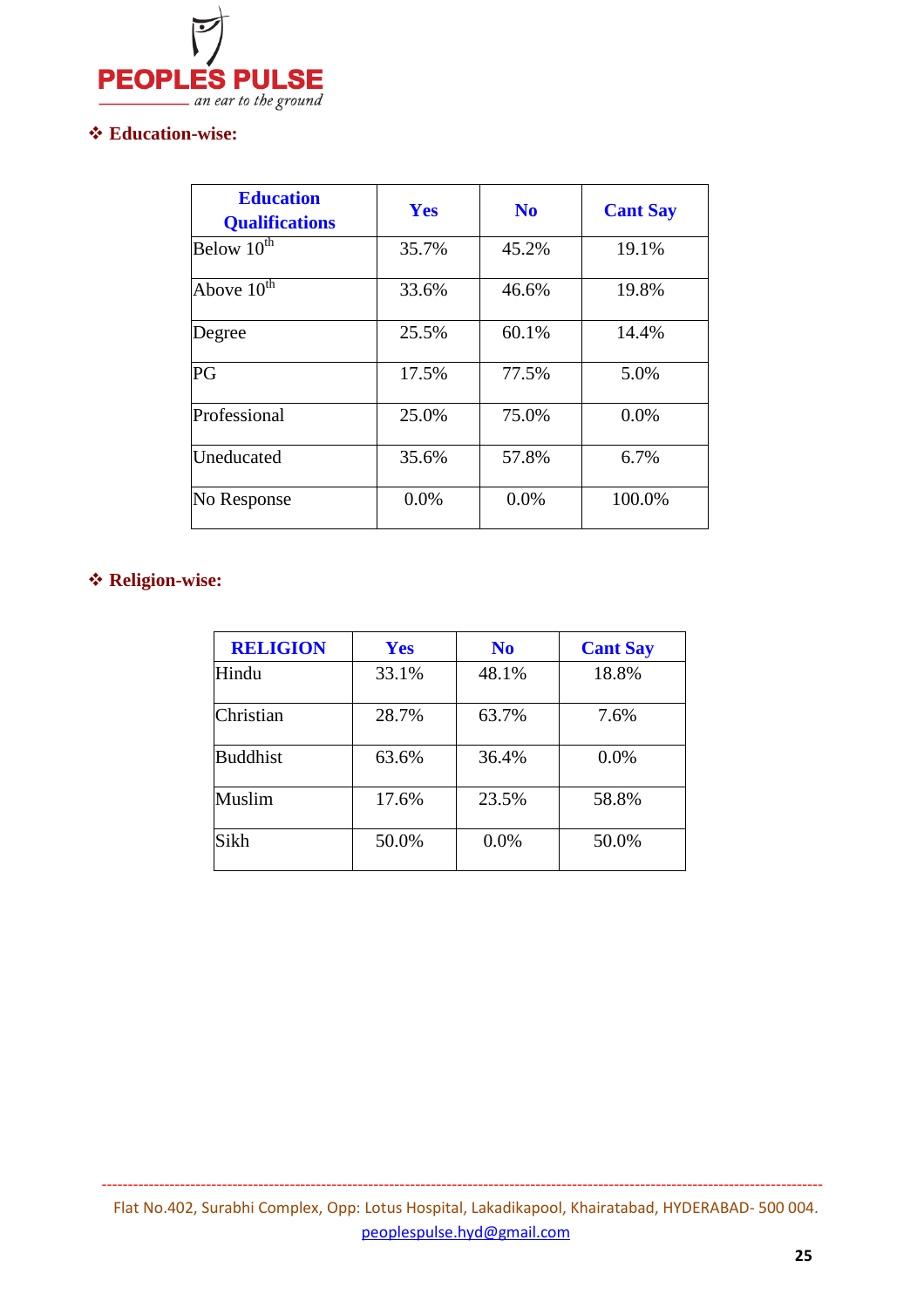

#### **Caste-wise:**

| <b>Caste</b> | <b>Yes</b> | N <sub>0</sub> | <b>Cant Say</b> |
|--------------|------------|----------------|-----------------|
| <b>ST</b>    | 25.7%      | 58.9%          | 15.5%           |
| <b>SC</b>    | 44.8%      | 40.4%          | 14.8%           |
| <b>OBC</b>   | 39.2%      | 30.8%          | 30.0%           |
| General      | 29.5%      | 53.9%          | 16.5%           |

#### **Ethnicity-wise:**

| <b>ETHNICITY</b> | <b>Yes</b> | No    | <b>Cant Say</b> |
|------------------|------------|-------|-----------------|
| Tribal           | 26.1%      | 58.8% | 15.1%           |
| Bengali          | 38.3%      | 44.1% | 17.7%           |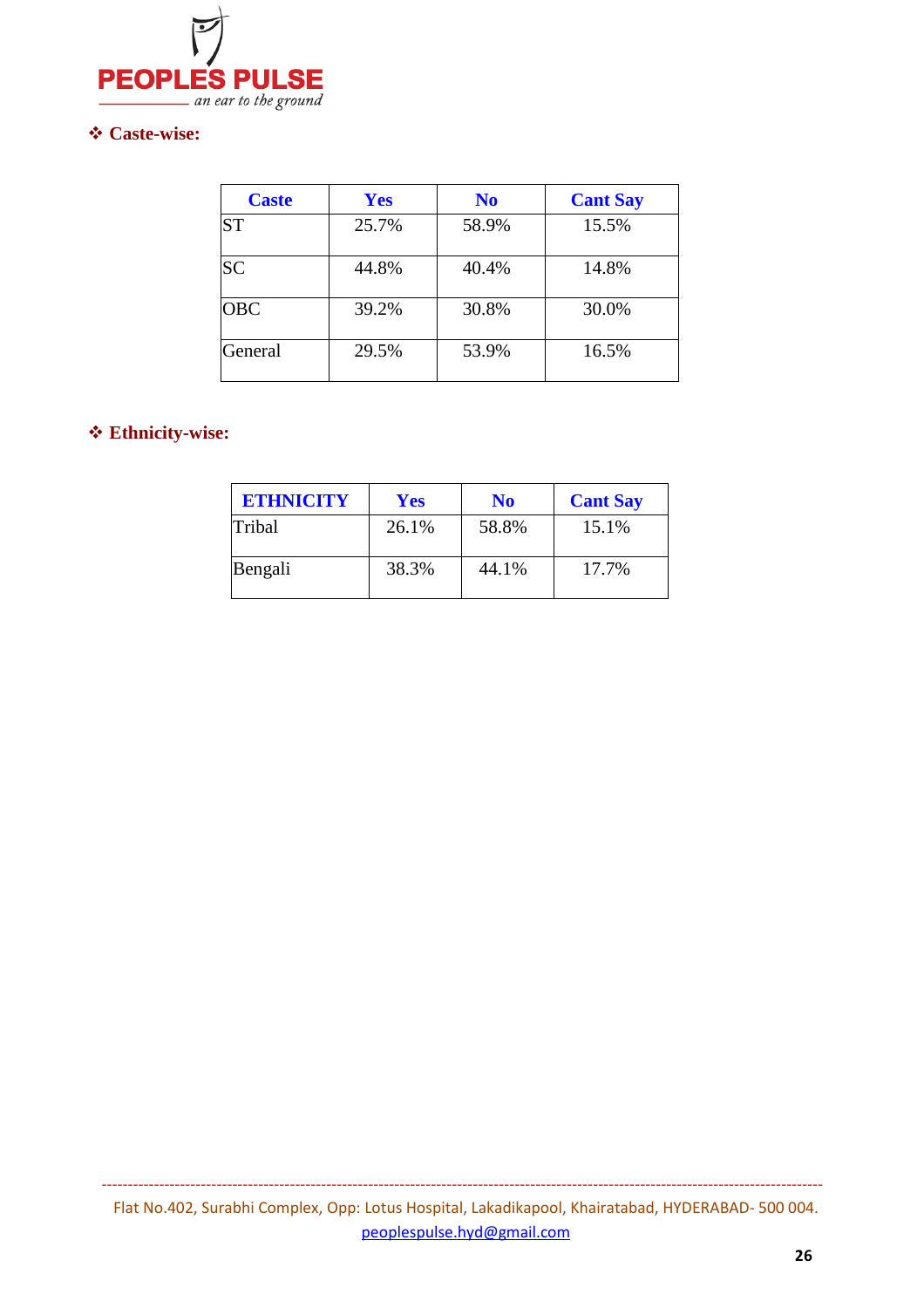

|  |  |  |  |  |  |  |  | 11. Whom would you prefer as next Chief Minister of Tripura? |
|--|--|--|--|--|--|--|--|--------------------------------------------------------------|
|--|--|--|--|--|--|--|--|--------------------------------------------------------------|

| <b>Candidate Name</b> | <b>Percentage</b> |
|-----------------------|-------------------|
| <b>Manik Sarkar</b>   | 39.4%             |
| Biplab Kumar Deb      | 37.4%             |
| N.C Debbarama         | 5.2%              |
| PRAMOD REANG          | 1.9%              |
| Sudip Roy Barman      | 3.9%              |
| Others                | 12.1%             |

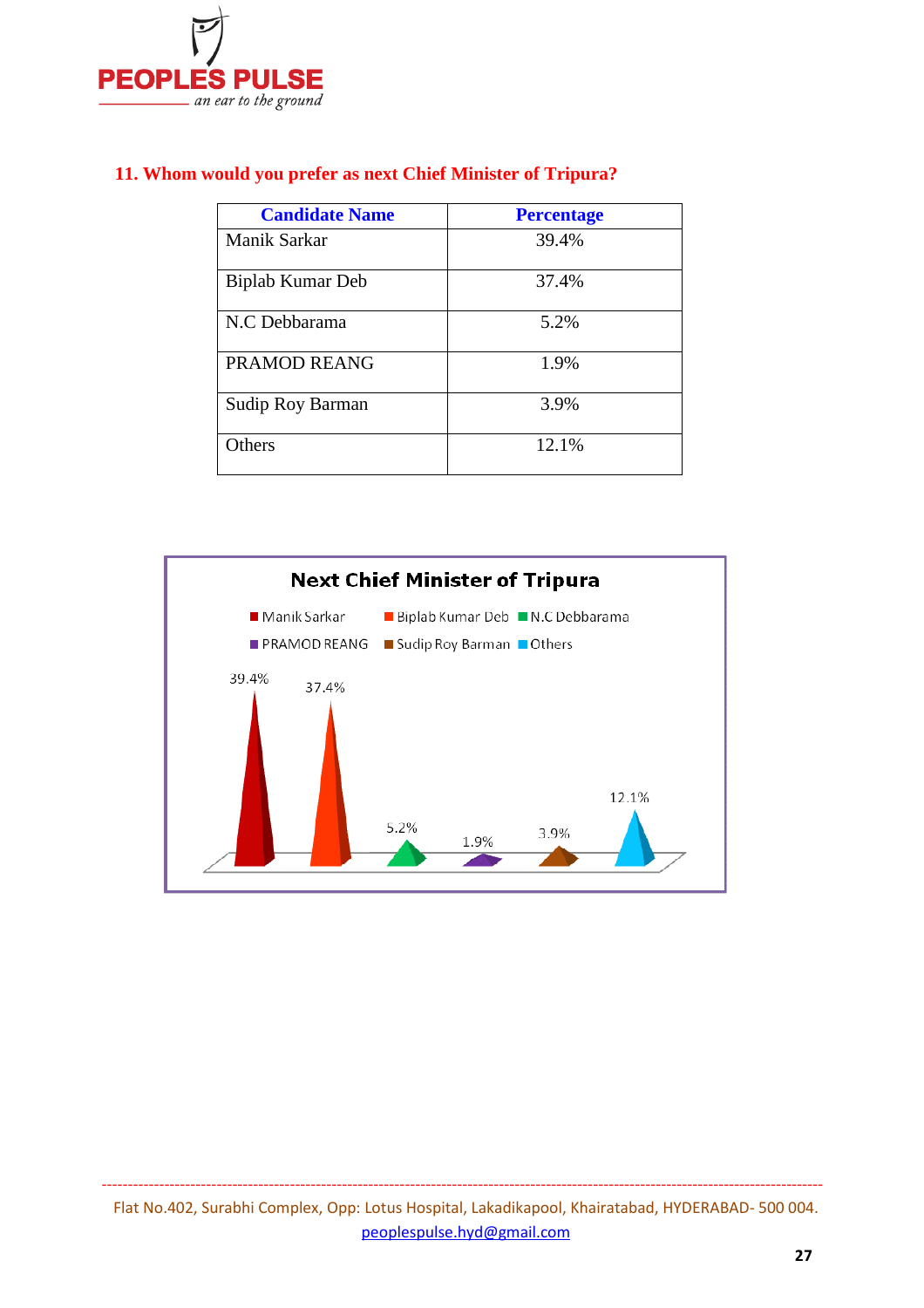

### **12. How would the BJP-IPFT alliance will affect Tripura?**

| <b>Particulars</b>        | <b>Percentage</b> |
|---------------------------|-------------------|
| Tripura will witness more |                   |
| stability and development | 55.8%             |
| Tripura will witness more |                   |
| ethnic tension            | 20.9%             |
| It would help the         |                   |
| <b>Tribals of Tripura</b> | 18.8%             |
| It would help             |                   |
| Bengalis of Tripura       | 4.6%              |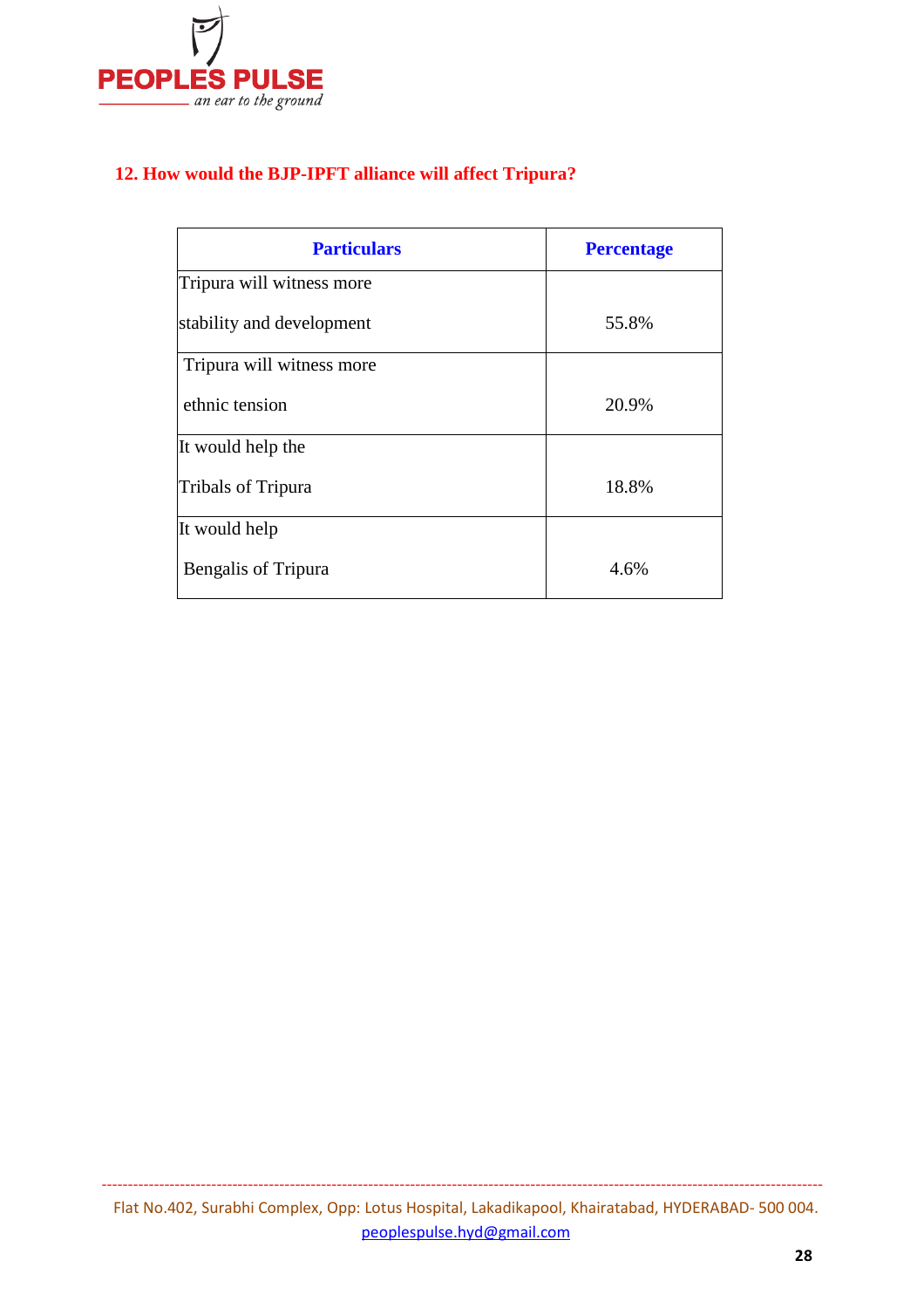

### **13. In your opinion, which political party is likely to form the next government at Agartala?**

| CPI(M) | <b>Congress</b> | <b>BJP-</b><br><b>IPFT</b> | <b>TMC</b> | <b>NCP</b> | <b>INPT</b> | Can't<br><b>sav</b> |
|--------|-----------------|----------------------------|------------|------------|-------------|---------------------|
| 36.4%  | 0.9%            | 54.6%                      | 0.1%       | 0.1%       | 0.1%        | 7.8%                |



#### **Gender-wise:**

| <b>Gender</b> | CPI(M) | <b>Congress</b> | <b>BJP-</b><br><b>IPFT</b> | <b>TMC</b> | <b>NCP</b> | <b>INPT</b> | Can't<br><b>say</b> |
|---------------|--------|-----------------|----------------------------|------------|------------|-------------|---------------------|
| Male          | 36.7%  | 0.7%            | 54.9%                      | 0.1%       | 0.1%       | 0.1%        | 7.2%                |
| Female        | 35.7%  | 1.3%            | 54.1%                      | 0.0%       | 0.0%       | 0.0%        | 8.9%                |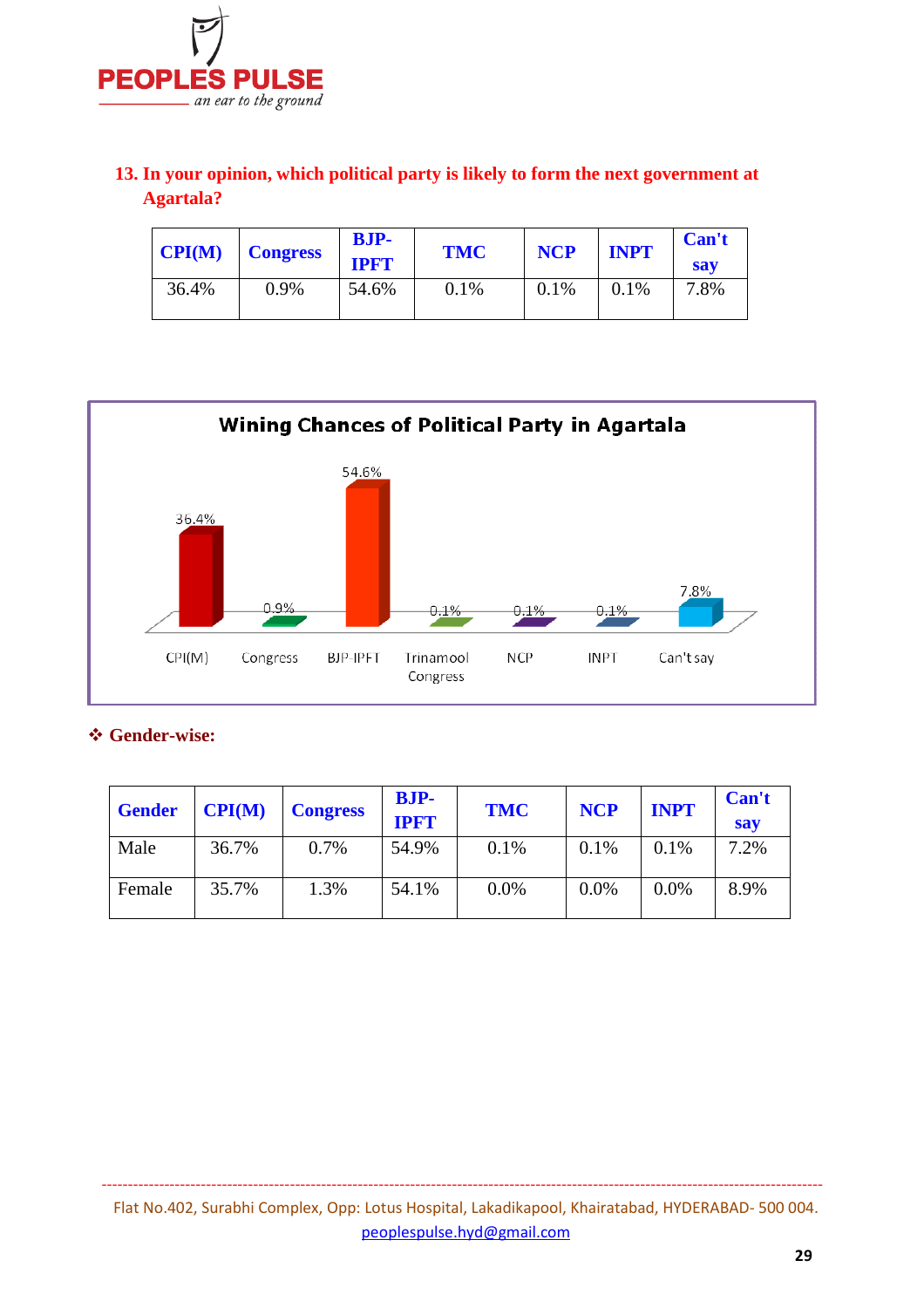

### **Age-wise:**

| Age           | CPI(M) | <b>Congress</b> | <b>BJP-</b><br><b>IPFT</b> | <b>TMC</b> | <b>NCP</b> | <b>INPT</b> | Can't<br>say |
|---------------|--------|-----------------|----------------------------|------------|------------|-------------|--------------|
| First-time    |        |                 |                            |            |            |             |              |
| Voter         | 21.4%  | 1.8%            | 71.4%                      | $0.0\%$    | $0.0\%$    | $0.0\%$     | 5.4%         |
| $18-25$ years | 36.5%  | 4.0%            | 52.4%                      | $0.0\%$    | 0.0%       | 0.8%        | 6.3%         |
| $26-35$ years | 37.5%  | $0.0\%$         | 53.9%                      | 0.0%       | $0.0\%$    | 0.0%        | 8.5%         |
| $36-45$ years | 35.0%  | 0.8%            | 54.9%                      | $0.0\%$    | 0.4%       | $0.0\%$     | 8.9%         |
| $46-60$ years | 36.5%  | 0.5%            | 54.7%                      | 0.0%       | $0.0\%$    | $0.0\%$     | 8.3%         |
| 60 above      | 48.5%  | 0.0%            | 47.0%                      | 1.5%       | 0.0%       | 0.0%        | 3.0%         |

# **Occupation wise:**

| <b>Occupation</b> | CPI(M) | <b>Congress</b> | <b>BJP-</b><br><b>IPFT</b> | <b>TMC</b> | <b>NCP</b> | <b>INPT</b> | Can't<br>say |
|-------------------|--------|-----------------|----------------------------|------------|------------|-------------|--------------|
| Govt. Employee    | 45.8%  | $0.0\%$         | 49.6%                      | $0.0\%$    | $0.0\%$    | $0.0\%$     | 4.6%         |
| Daily wage Labour | 42.7%  | $0.0\%$         | 51.0%                      | $0.0\%$    | $0.0\%$    | $0.0\%$     | 6.3%         |
| Pvt. Employee     | 27.0%  | $0.0\%$         | 69.8%                      | 0.0%       | 1.6%       | $0.0\%$     | 1.6%         |
| Farmer            | 37.7%  | $0.0\%$         | 52.3%                      | 0.8%       | $0.0\%$    | 0.8%        | 8.5%         |
| <b>Business</b>   | 35.3%  | 1.2%            | 56.6%                      | 0.0%       | $0.0\%$    | $0.0\%$     | 6.9%         |
| <b>Others</b>     | 32.1%  | 2.0%            | 55.2%                      | $0.0\%$    | $0.0\%$    | $0.0\%$     | 10.7%        |
| No Response       | 25.0%  | $0.0\%$         | 50.0%                      | $0.0\%$    | $0.0\%$    | $0.0\%$     | 25.0%        |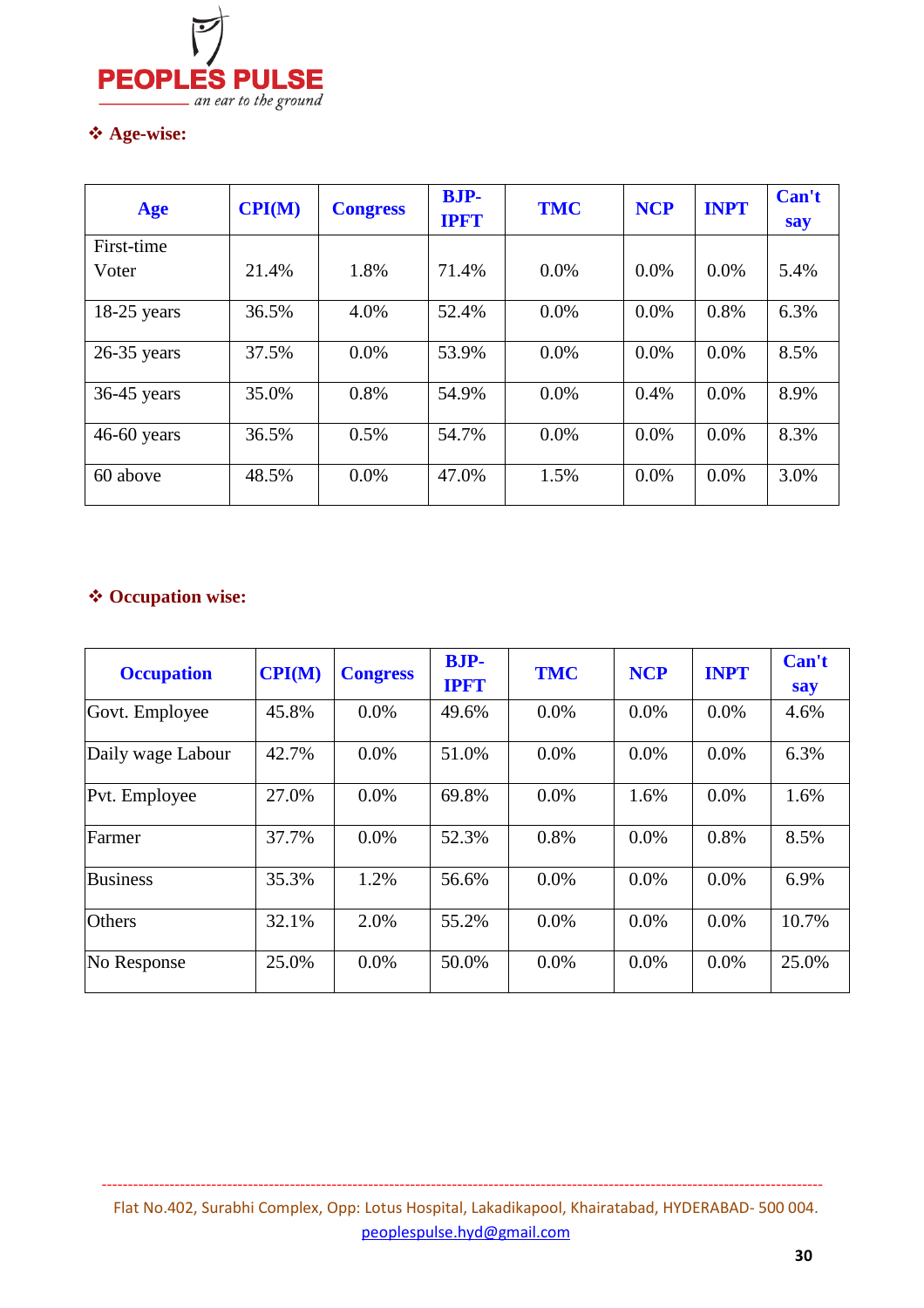

### **Religion-wise:**

| <b>RELIGION</b> | CPI(M) | <b>Congress</b> | <b>BJP-</b><br><b>IPFT</b> | <b>TMC</b> | <b>NCP</b> | <b>INPT</b> | Can't<br>say |
|-----------------|--------|-----------------|----------------------------|------------|------------|-------------|--------------|
| Hindu           | 36.8%  | 1.0%            | 54.1%                      | 0.1%       | 0.1%       | 0.1%        | 7.7%         |
| Christian       | 31.2%  | 0.6%            | 61.1%                      | 0.0%       | $0.0\%$    | $0.0\%$     | 7.0%         |
| <b>Buddhist</b> | 63.6%  | 0.0%            | 36.4%                      | $0.0\%$    | 0.0%       | 0.0%        | 0.0%         |
| Muslim          | 47.1%  | 0.0%            | 29.4%                      | $0.0\%$    | $0.0\%$    | $0.0\%$     | 23.5%        |
| Sikh            | 50.0%  | 0.0%            | 50.0%                      | $0.0\%$    | $0.0\%$    | $0.0\%$     | 0.0%         |

#### **Caste-wise:**

| <b>Caste</b> | CPI(M) | <b>Congress</b> | <b>BJP-</b><br><b>IPFT</b> | <b>TMC</b> | <b>NCP</b> | <b>INPT</b> | Can't<br>say |
|--------------|--------|-----------------|----------------------------|------------|------------|-------------|--------------|
| <b>ST</b>    | 31.7%  | 0.3%            | 60.1%                      | 0.0%       | 0.0%       | 0.3%        | 7.8%         |
| <b>SC</b>    | 48.3%  | 2.0%            | 42.9%                      | 0.0%       | 0.5%       | 0.0%        | 6.4%         |
| <b>OBC</b>   | 43.8%  | 1.6%            | 41.4%                      | 0.0%       | 0.0%       | 0.0%        | 13.3%        |
| General      | 30.7%  | 0.8%            | 63.0%                      | 0.4%       | 0.0%       | 0.0%        | 5.1%         |

### **Ethnicity-wise:**

| <b>ETHNICITY CPI(M)</b> |       | <b>Congress</b> | <b>BJP-</b><br><b>IPFT</b> | <b>TMC</b> | <b>NCP</b> | <b>INPT</b> | Can't<br><b>say</b> |
|-------------------------|-------|-----------------|----------------------------|------------|------------|-------------|---------------------|
| Tribal                  | 31.5% | 0.3%            | 60.3%                      | $0.0\%$    | 0.0%       | 0.3%        | 7.8%                |
| Bengali                 | 40.6% | 1.3%            | 51.0%                      | 0.2%       | 0.2%       | 0.0%        | 6.8%                |

Flat No.402, Surabhi Complex, Opp: Lotus Hospital, Lakadikapool, Khairatabad, HYDERABAD- 500 004. peoplespulse.hyd@gmail.com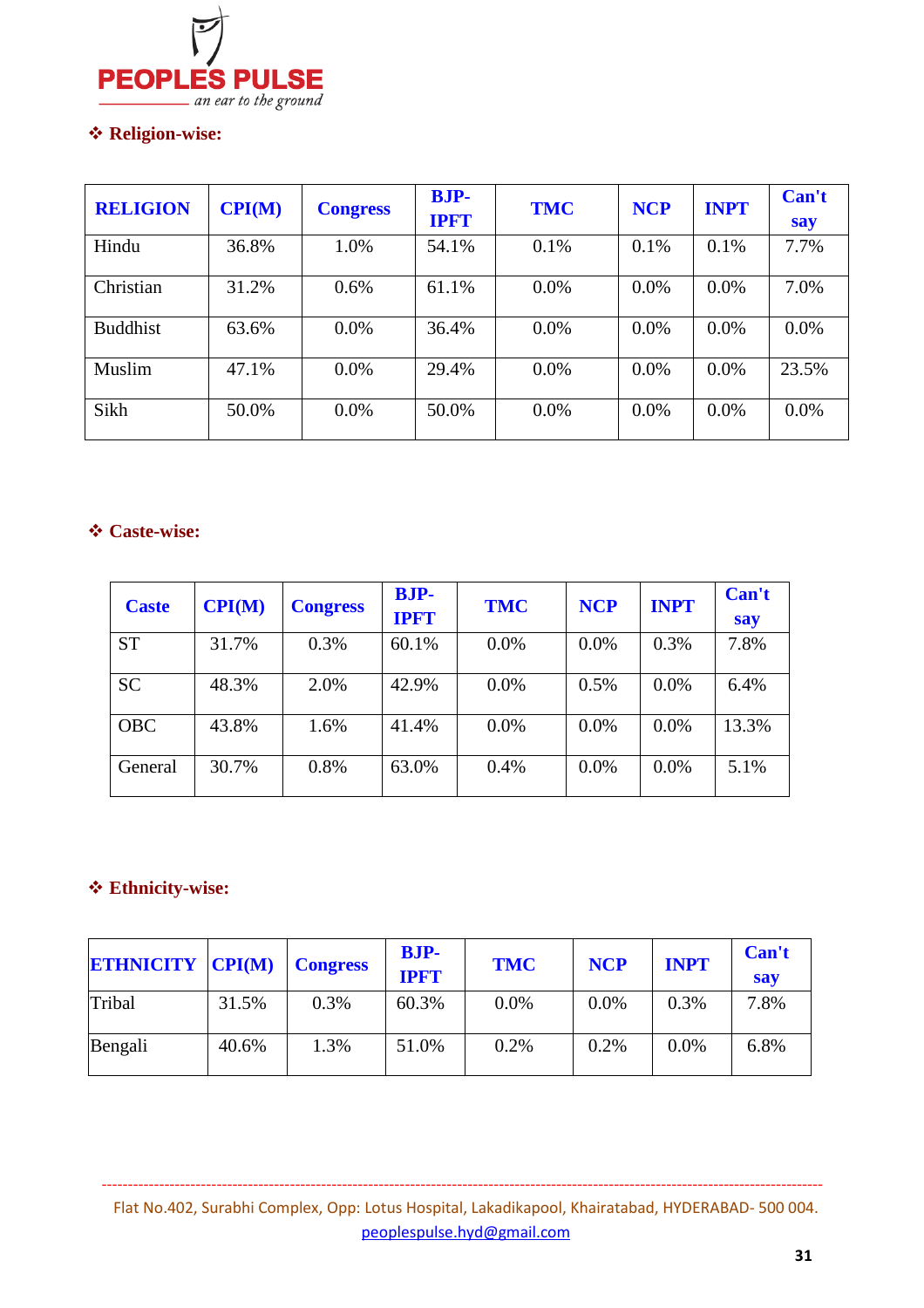

#### **14. Which Party would you vote for in the ensuing Assembly Election? (Secret Ballot)**

| <b>Party</b>         | <b>Percentage</b> |
|----------------------|-------------------|
| CPI(M)               | 37.8%             |
| BJP                  | 43.5%             |
| <b>Congress</b>      | 2.0%              |
| <b>TMC</b>           | 0.1%              |
| <b>INPT</b>          | 0.4%              |
| <b>IPFT</b>          | 12.7%             |
| <b>CPI</b>           | 1.6%              |
| <b>Amra Bangalee</b> | 0.1%              |
| <b>Nota</b>          | 1.5%              |
| <b>Invalid</b>       | 0.1%              |



Flat No.402, Surabhi Complex, Opp: Lotus Hospital, Lakadikapool, Khairatabad, HYDERABAD- 500 004. peoplespulse.hyd@gmail.com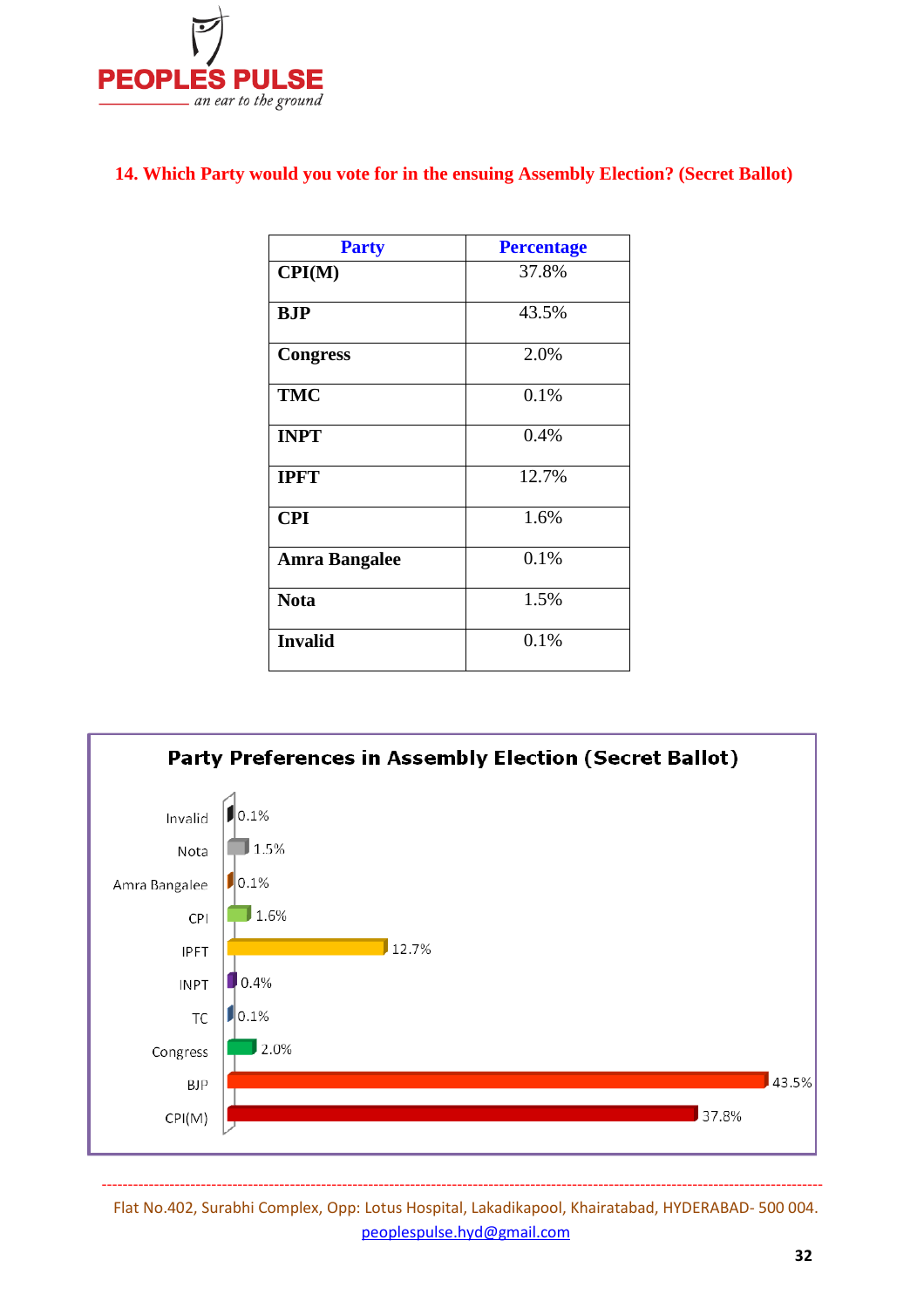

# **Gender-wise:**

| <b>Gender</b> | CPI(M) | <b>BJP</b> | <b>Congress</b> | <b>TMC</b> | <b>INPT</b> | <b>IPF'I</b> | <b>CPI</b> | <b>Amra</b><br><b>Bangalee</b> | <b>Nota</b> | <b>Invalid</b> |
|---------------|--------|------------|-----------------|------------|-------------|--------------|------------|--------------------------------|-------------|----------------|
| Male          | 38.2%  | 44.4%      | .9%             | 0.2%       | 0.2%        | 1.8%         | $.0\%$     | 0.2%                           | 1.9%        | 0.2%           |
| Female        | 37.1%  | 41.5%      | 2.4%            | 0.0%       | .0%         | 14.6%        | 2.9%       | 0.0%                           | 0.5%        | $0.0\%$        |

# **Age-wise:**

| Age              | CPI(M) | <b>BJP</b> | <b>Congress</b> | <b>TMC</b> | <b>INPT</b> | <b>IPFT</b> | <b>CPI</b> | <b>Amra</b><br><b>Bangalee</b> | <b>Nota</b> | <b>Invalid</b> |
|------------------|--------|------------|-----------------|------------|-------------|-------------|------------|--------------------------------|-------------|----------------|
| First-time Voter | 20.9%  | 62.8%      | 0.0%            | 0.0%       | 2.3%        | 11.6%       | $0.0\%$    | 0.0%                           | 2.3%        | 0.0%           |
| $18-25$ years    | 37.6%  | 43.5%      | 5.9%            | 0.0%       | 0.0%        | 11.8%       | $0.0\%$    | 0.0%                           | 0.0%        | 1.2%           |
| $26-35$ years    | 41.8%  | 41.8%      | 0.5%            | 0.0%       | 0.0%        | 12.5%       | .4%        | 0.0%                           | .9%         | 0.0%           |
| $36-45$ years    | 38.8%  | 39.4%      | 3.5%            | 0.0%       | 0.6%        | 12.9%       | 3.5%       | 0.0%                           | 1.2%        | $0.0\%$        |
| $46-60$ years    | 31.3%  | 53.7%      | 0.7%            | 0.0%       | 0.7%        | 11.9%       | 0.7%       | 0.0%                           | 0.7%        | 0.0%           |
| 60 above         | 51.1%  | 19.1%      | 2.1%            | 2.1%       | 0.0%        | 17.0%       | 2.1%       | 2.1%                           | 4.3%        | 0.0%           |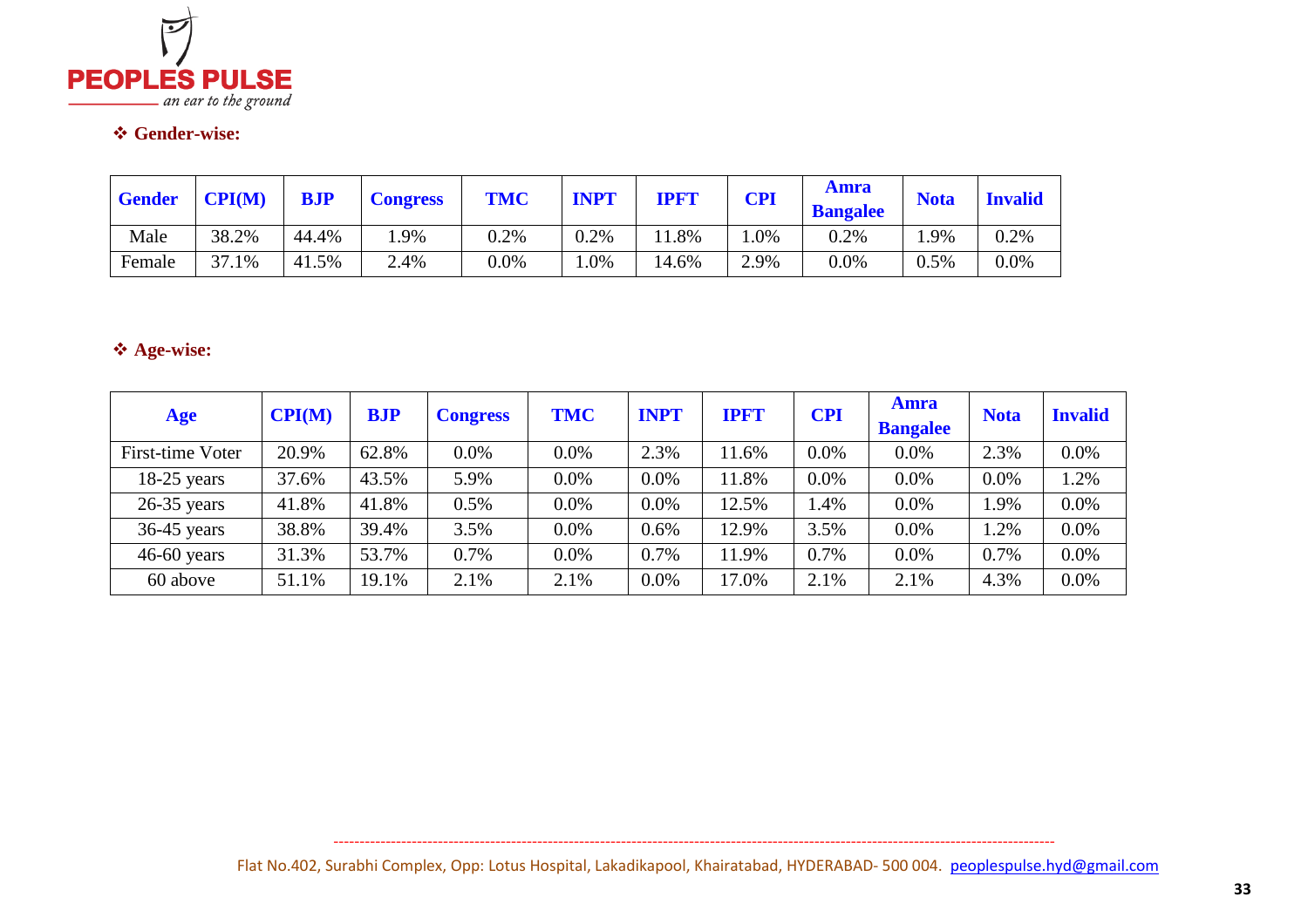

# **Occupation-wise:**

| <b>Occupation</b> | $\mathbf{CPI}(\mathbf{M})$ | <b>BJP</b> | <b>Congress</b> | <b>TMC</b> | <b>INPT</b> | <b>IPFT</b> | <b>CPI</b> | <b>Amra</b><br><b>Bangalee</b> | <b>Nota</b> | <b>Invalid</b> |
|-------------------|----------------------------|------------|-----------------|------------|-------------|-------------|------------|--------------------------------|-------------|----------------|
| Govt. Employee    | 50.6%                      | 34.2%      | 2.5%            | $0.0\%$    | 0.0%        | 7.6%        | 3.8%       | $0.0\%$                        | 1.3%        | $0.0\%$        |
| Daily wage Labour | 43.9%                      | 32.7%      | 1.0%            | $0.0\%$    | 2.0%        | 17.3%       | 2.0%       | $0.0\%$                        | 1.0%        | $0.0\%$        |
| Pvt. Employee     | 32.6%                      | 56.5%      | 0.0%            | 0.0%       | 2.2%        | 8.7%        | 0.0%       | $0.0\%$                        | 0.0%        | $0.0\%$        |
| Farmer            | 43.0%                      | 31.0%      | $0.0\%$         | 1.0%       | $0.0\%$     | 20.0%       | 0.0%       | 1.0%                           | 3.0%        | 1.0%           |
| <b>Business</b>   | 34.2%                      | 57.0%      | 1.8%            | $0.0\%$    | $0.0\%$     | 6.1%        | 0.0%       | $0.0\%$                        | 0.9%        | $0.0\%$        |
| Others            | 32.0%                      | 47.0%      | 3.6%            | $0.0\%$    | $0.0\%$     | 13.4%       | 2.4%       | $0.0\%$                        | 1.6%        | $0.0\%$        |
| No Response       | 33.3%                      | 66.7%      | $0.0\%$         | $0.0\%$    | $0.0\%$     | 0.0%        | 0.0%       | $0.0\%$                        | 0.0%        | $0.0\%$        |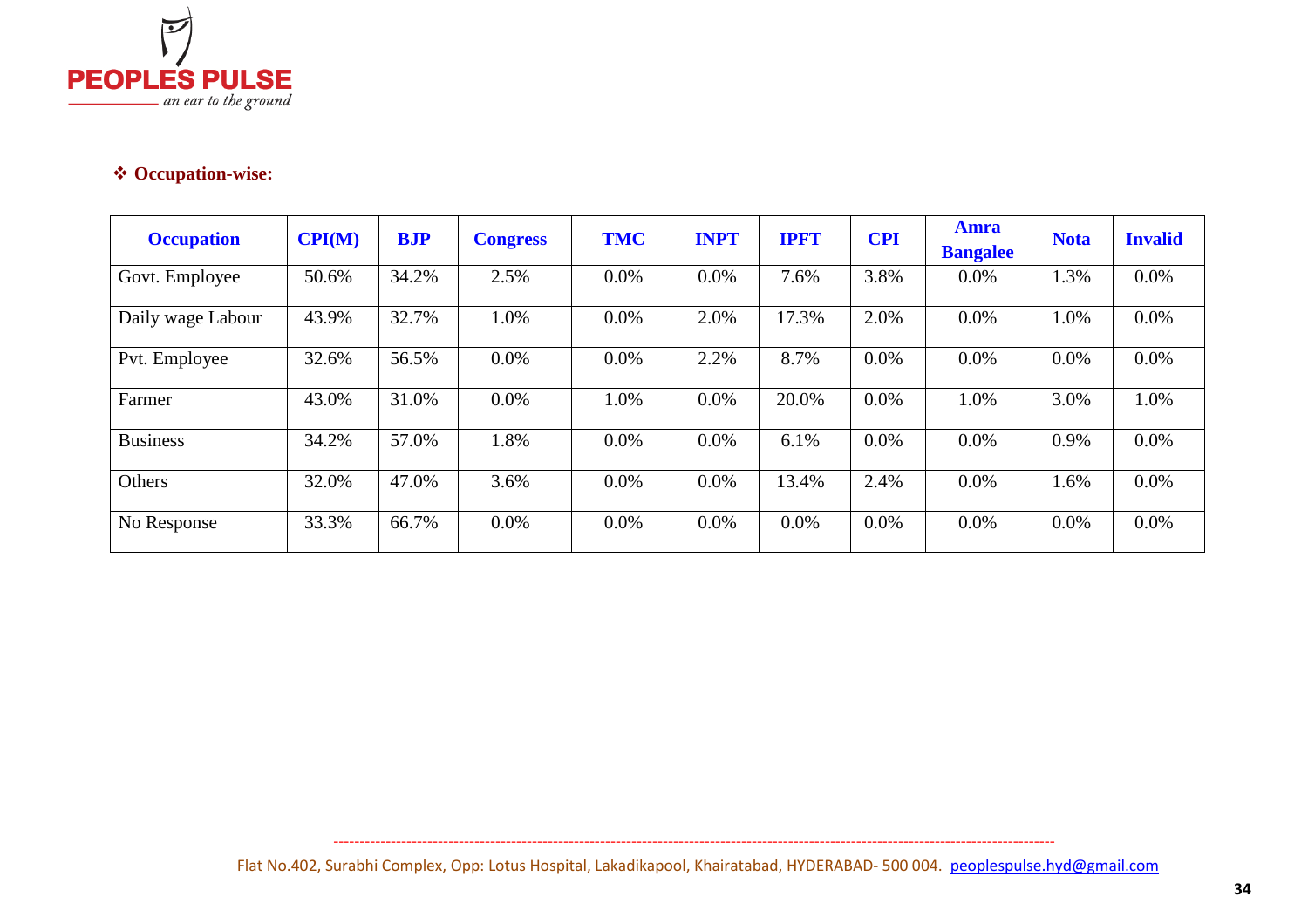

# **Education-wise:**

| <b>Education</b><br><b>Qualifications</b> | CPI(M)  | <b>BJP</b> | <b>Congress</b> | <b>TMC</b> | <b>INPT</b> | <b>IPFT</b> | <b>CPI</b> | <b>Amra</b><br><b>Bangalee</b> | <b>Nota</b> | <b>Invalid</b> |
|-------------------------------------------|---------|------------|-----------------|------------|-------------|-------------|------------|--------------------------------|-------------|----------------|
| Below $10^{th}$                           | 42.3%   | 31.0%      | 1.6%            | 0.4%       | 0.8%        | 18.1%       | 3.6%       | 0.0%                           | 2.0%        | $0.0\%$        |
| Above $10^{th}$                           | 36.5%   | 49.1%      | 2.4%            | 0.0%       | 0.3%        | 9.9%        | 0.3%       | 0.0%                           | 1.4%        | $0.0\%$        |
| Degree                                    | 32.0%   | 53.0%      | 3.0%            | 0.0%       | 0.0%        | 8.0%        | 1.0%       | 1.0%                           | 1.0%        | 1.0%           |
| PG                                        | 6.7%    | 73.3%      | 0.0%            | 0.0%       | 0.0%        | 20.0%       | 0.0%       | 0.0%                           | $0.0\%$     | $0.0\%$        |
| Professional                              | $0.0\%$ | 50.0%      | 0.0%            | 0.0%       | 0.0%        | 50.0%       | 0.0%       | 0.0%                           | $0.0\%$     | 0.0%           |
| Uneducated                                | 51.9%   | 44.4%      | 0.0%            | 0.0%       | 0.0%        | 3.7%        | 0.0%       | 0.0%                           | $0.0\%$     | $0.0\%$        |
| No Response                               | 50.0%   | 50.0%      | $0.0\%$         | $0.0\%$    | 0.0%        | $0.0\%$     | $0.0\%$    | $0.0\%$                        | $0.0\%$     | $0.0\%$        |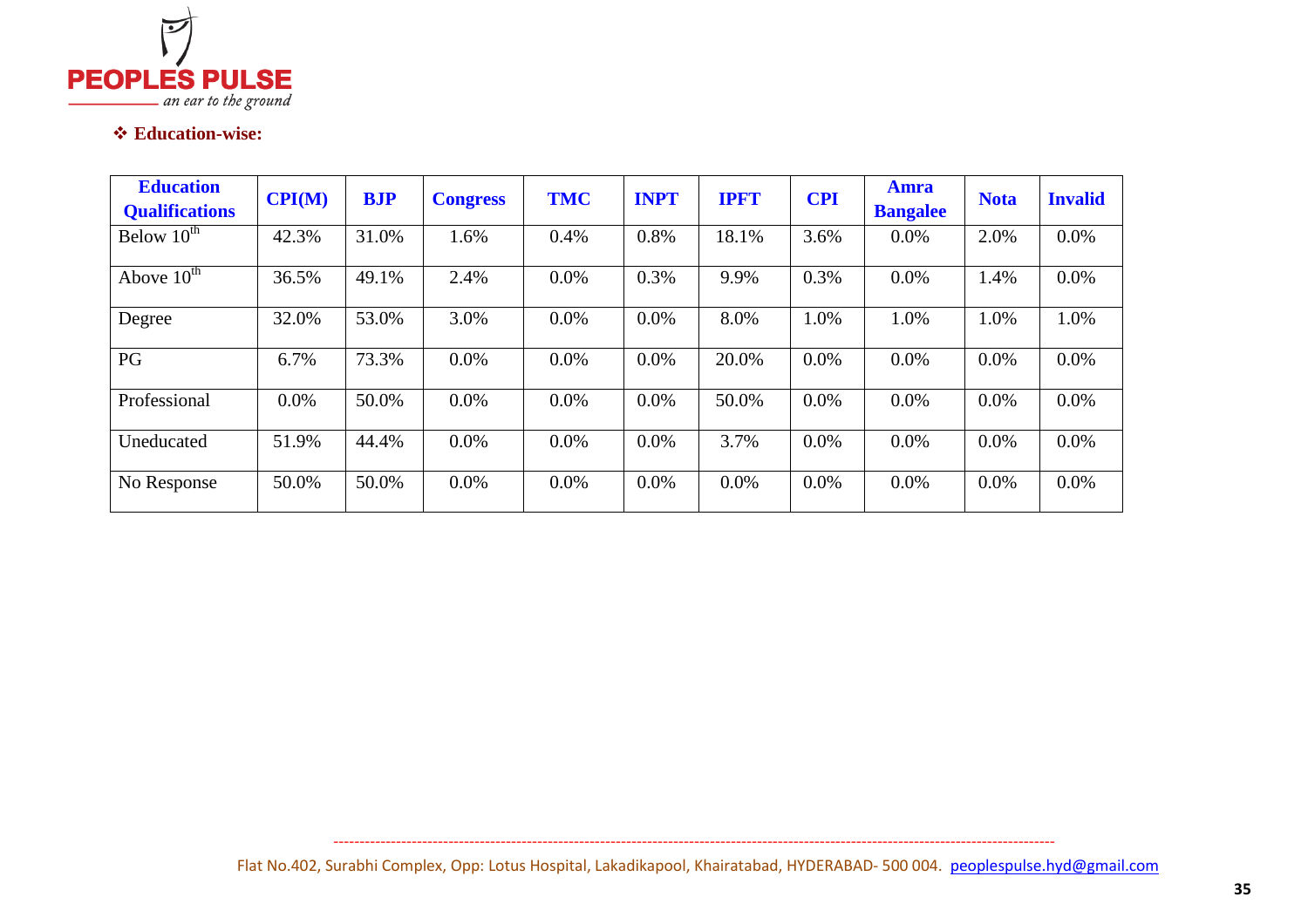

# **Religion-wise:**

| <b>RELIGION</b> | CPI(M) | <b>BJP</b> | <b>Congress</b> | <b>TMC</b> | <b>INPT</b> | <b>IPFT</b> | <b>CPI</b> | <b>Amra</b><br><b>Bangalee</b> | <b>Nota</b> | <b>Invalid</b> |
|-----------------|--------|------------|-----------------|------------|-------------|-------------|------------|--------------------------------|-------------|----------------|
| Hindu           | 37.9%  | 46.2%      | 2.0%            | 0.2%       | 0.4%        | 10.1%       | 1.6%       | 0.2%                           | 1.3%        | 0.2%           |
| Christian       | 35.6%  | 30.5%      | 1.7%            | $0.0\%$    | 0.8%        | 27.1%       | 1.7%       | 0.0%                           | 2.5%        | 0.0%           |
| <b>Buddhist</b> | 37.5%  | 62.5%      | 0.0%            | $0.0\%$    | 0.0%        | $0.0\%$     | 0.0%       | 0.0%                           | $0.0\%$     | $0.0\%$        |
| Muslim          | 58.3%  | 33.3%      | 8.3%            | $0.0\%$    | 0.0%        | 0.0%        | 0.0%       | 0.0%                           | 0.0%        | $0.0\%$        |
| Sikh            | 50.0%  | 50.0%      | 0.0%            | $0.0\%$    | 0.0%        | 0.0%        | 0.0%       | $0.0\%$                        | 0.0%        | $0.0\%$        |

# **Caste-wise:**

| <b>Caste</b> | CPI(M) | <b>BJP</b> | <b>Congress</b> | <b>TMC</b> | <b>INPT</b> | <b>IPFT</b> | <b>CPI</b> | Amra<br><b>Bangalee</b> | <b>Nota</b> | <b>Invalid</b> |
|--------------|--------|------------|-----------------|------------|-------------|-------------|------------|-------------------------|-------------|----------------|
| <b>ST</b>    | 32.7%  | 32.0%      | 1.0%            | $0.0\%$    | 1.0%        | 28.0%       | 2.7%       | 0.0%                    | 2.3%        | 0.3%           |
| <b>SC</b>    | 48.7%  | 43.7%      | 3.4%            | $0.0\%$    | $0.0\%$     | 1.7%        | 0.8%       | 0.8%                    | 0.8%        | $0.0\%$        |
| <b>OBC</b>   | 48.4%  | 45.3%      | 3.2%            | $0.0\%$    | 0.0%        | 1.1%        | 0.0%       | 0.0%                    | 2.1%        | $0.0\%$        |
| General      | 33.3%  | 62.6%      | 2.3%            | 0.6%       | $0.0\%$     | $0.0\%$     | 1.2%       | 0.0%                    | $0.0\%$     | $0.0\%$        |